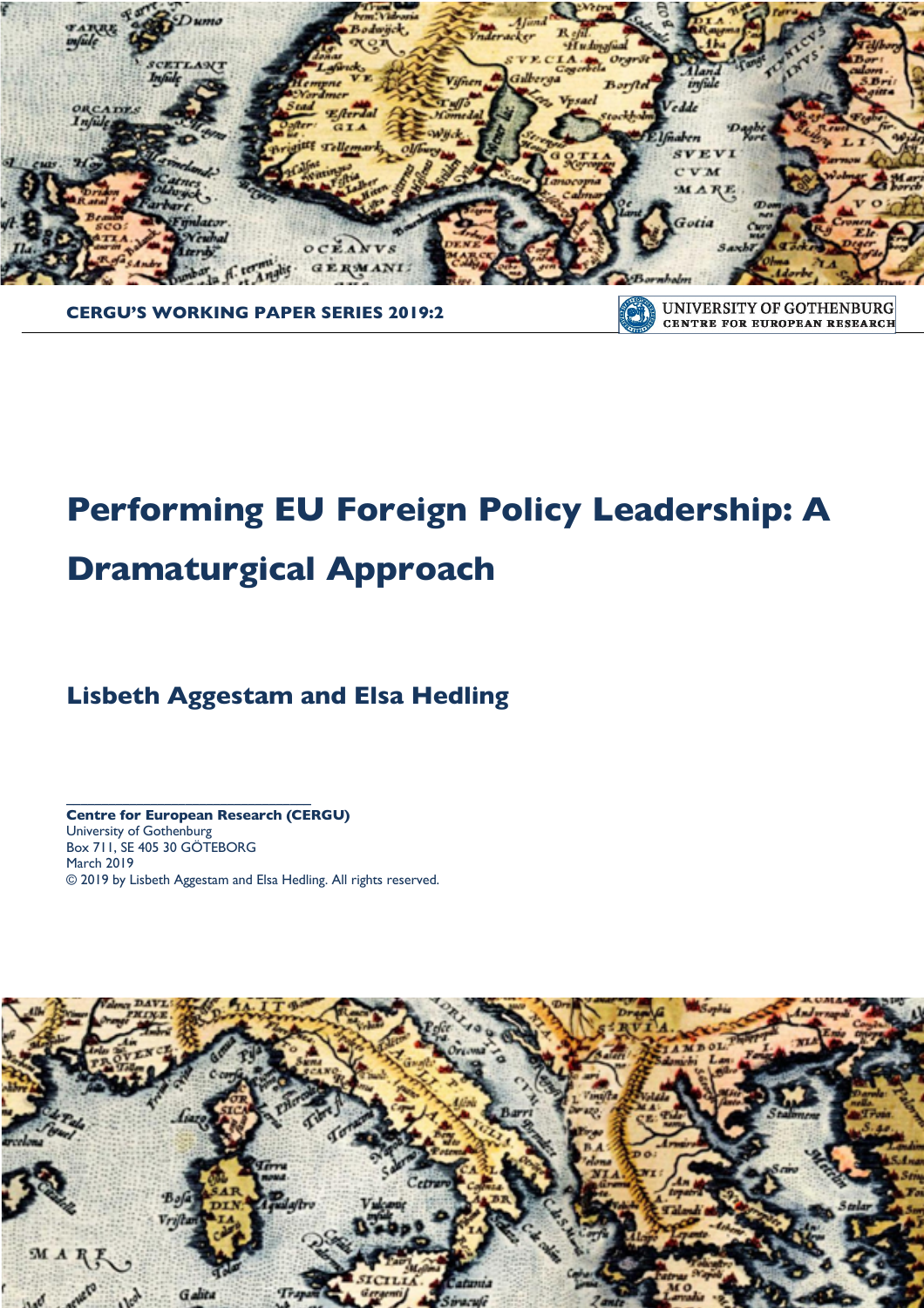## Performing EU Foreign Policy Leadership: A Dramaturgical Approach<sup>1</sup>

*Lisbeth Aggestam (University of Gothenburg) & Elsa Hedling (University of Lund)*

## **1. Introduction**

Leadership in foreign policy has been a much debated and contested issue in the history of European integration. Two key challenges of leadership have been the distance to the European publics and the absence of a coherent voice in the world. As a consequence, EU foreign policy leadership has been performed through multiple faces and voices creating problems of coherence and representation both within and outside the EU (Tömmel and Verdun 2017). The performance of leadership through a recognizable voice that resonates with an audience can therefore be expected to matter a great deal in EU foreign policy. This connection is far from limited to the EU context. New opportunities to perform leadership, for instance, through new modes of communication on the Internet, have been actively seized by various leadership actors in search of the spotlight on the international stage. As publics of international politics have become increasingly connected and transnational, the stakes of connecting with a targeted audience have increased. The performance of leadership, it would seem, is increasingly a matter of stage management.

The aim of this paper is to examine leadership in the context of the mediatization of politics, specifically in the field of foreign policy. We argue that the construction and enactment of European political leadership is increasingly driven by communication strategies that seeks to move beyond the strict intergovernmental constraints of EU foreign policy to address new audiences – both internal and external – to legitimize the European Union as a global actor. We call this process 'leaderization' and focus on the case of the empowered position of the EU High Representative (HR) to strengthen the visibility and voice of the EU in the world and visa-vis European citizens.

The scope of leadership in international organizations is limited by legal-political, resource and bureaucratic challenges (Hall & Woods 2017). While such challenges of leadership are wellknown for international executives (agents) in international organizations where they are constrained by principals (states), the leadership functions in EU foreign policy have continuously been strengthened and developed, especially after the introduction of the Lisbon Treaty in 2009. Significant formal leadership functions were delegated to the EU High Representative (HR) and the supporting institutional body, the European External Action Service (EEAS) in Brussels. The anticipation of the 'Brusselization' of EU foreign policy has

 $\overline{a}$ <sup>1</sup> Lisbeth Aggestam acknowledges the financial support for this study by *Riksbankens Jubileumsfond* (Bank of Sweden Tercentenary Foundation, RJ Grant Number P14-0030: 1).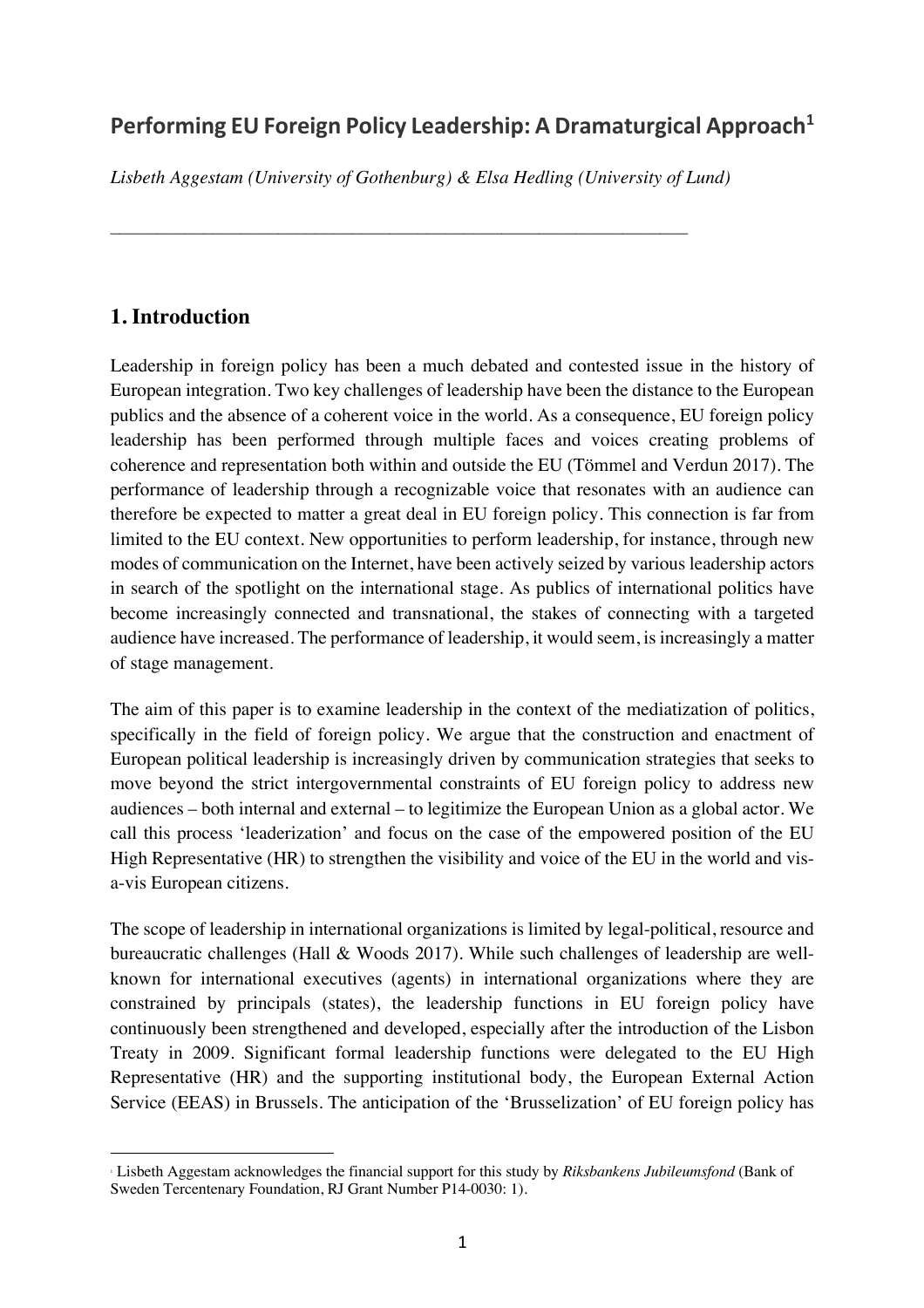thus been to increase the coherence of EU leadership in contrast to previous complexity and fragmentation. Still, previous research findings suggest that leadership role expectations of the HR/EEAS continue to be significantly constrained and competitive (Aggestam & Johansson, 2017). This development leads us to consider what scope there is for the HR to perform leadership in EU foreign policy given this constrained context?

Of key interest to us is how the new formal leadership responsibilities have evolved alongside the increased emphasis on the role of EU public diplomacy, particularly in relation to the EU public. These efforts, we suggest, signal changes in the performance of EU foreign policy leadership for two reasons. While traditionally, EU citizens have not been the perceived 'followers' of EU level leaders, a reflection of the intergovernmental characteristics where member states are followers, the performance of the empowered HR role under Federica Mogherini appear to have lifted the EU public as the key audience. In addition, public diplomacy is a foreign policy practice known to engage foreign publics, not be directed to the domestic public. Further, this new targeted audience of foreign policy leadership has been supported by the emergence of new media opportunities and demands of online presence and the successful grasp of Mogherini thereof. The "leaderization" of Mogherini can thus be linked to the triad of the performance of an empowered EU foreign policy leadership, the unique role of the EU public and to the appropriation to and use of new media opportunities of performance.

In this paper, we explore the emerging link between EU foreign policy leadership and the EU public through the performance and leaderization of Mogherini's role as HRVP. This nexus leads us to suggest new insights for leadership theory by introducing the role of a new media ecology in public diplomacy and to the performance of leadership through the well- known media effect "leaderization". In this light, we argue that in order to better understand the performance of EU foreign policy leadership by the HR and EEAS, we must consider the role of the new media ecology and the opportunities it offers the mobilization of legitimacy through a successful reach of the EU public. Hence, to understand the new role of the EU public in EU foreign policy, we need to need to focus on two significant but interrelated issues of leadership performance: the stage management involved in a new leadership role through the new script and the props offered by a new media ecology and the role of the EU audience. To illustrate this argument, we here focus on the EU Global Strategy, the new roadmap for EU foreign policy presented by Mogherini in June 2016. The Global Strategy was the result of a largely public process (rather than a traditional secretive diplomatic process limited to a very small elite) and has since its introduction continued to facilitate a link between EU foreign policy and the EU public. We examine both the process and drafting of this document, as well as the implementation phase that followed. We argue that the policy process of the Global Strategy offered a stage on which Mogherini could frame the EU and herself in a central position – what we call "leaderization" – to mobilize greater legitimacy for the EU as a global actor and her own role within the process of EU foreign policy-making. What is of particular interest to us is to compare how the stage, the scripts and actors are framed in different forms of media, ranging from traditional written speeches, to newer forms of online media like Twitter and Facebook.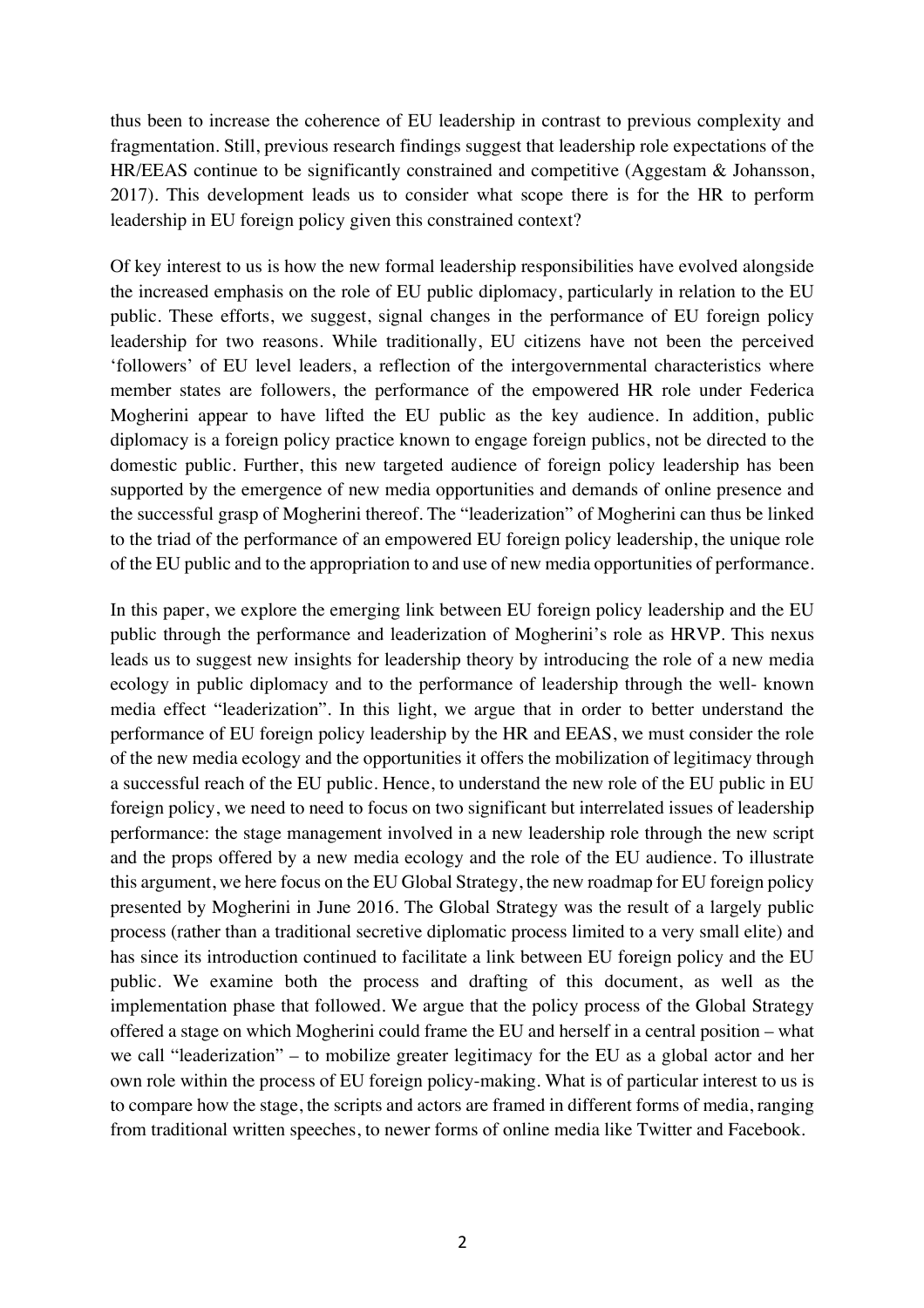Our theoretical contribution is to bring three bodies of literature together: leadership studies, theories of mediatization and new public diplomacy. This has not previously been done in a systematic way, although there are clear overlaps. What makes our theoretical framework original is our use of a sociological approach where we draw on Goffman, Burke and role theory, where actors are envisaged to act out "dramas" based on scripts and props vis- à-vis an audience. The vantage point of this approach, is that it helps us examine the concept of leaderization as a form of storytelling and scripted narrative in the performance of EU foreign policy leadership. In addition, we contribute to the empirical knowledge of EU foreign policy after Lisbon and specifically by drawing on the often-neglected role of the public.

This paper consists of four parts. We begin by taking stock of leadership theory and trace synergies in media and communication research, specifically the process-oriented idea of mediatization and the role of the domestic dimension in new public diplomacy. The third part then introduces our take on leaderization as the performance of leadership in a new media ecology. This leads us to propose an original theoretical framework to approach leaderization. The fourth part presents the empirical findings from our mixed methods approach. Finally, we offer conclusions to the value and scope of the new approach to EU foreign policy and the public that this article has put forward.

## **2. State of the Art: Leadership, Mediatization and New Public Diplomacy**

While leadership studies have engaged intensively with media and communication research since the rise of television and assumptions of the 'permanent campaign', according to which the distinction between time spent governing and time spent campaigning by political leaders had become blurred, there is remarkable little attention to this phenomenon in foreign policy research. <sup>2</sup> Still, the media dependency of performed leadership subsist in broad definitions of public diplomacy that describes it as activities of influence of public attitudes on the formation and execution of foreign policies (Cull 2006). Specifically, new public diplomacy builds on the assumption that ordinary citizens matter to diplomats and foreign policy leaders and that the relationship between them can be managed and mediated (Melissen 2005). It is thus fair to assume that there are synergies and overlaps in these three fields of research while the absence of cross-fertilization appears to have presented a gap in contemporary studies of leadership in foreign policy.

*Leadership* 

 $\overline{a}$ 

 $2^{1}$  The permanent campaign was a concept elaborated by Sidney Blumenthal (1980) that explained how the changes in US politics from old-style patronage and party organization to modern technology of computer driven polling and media created a fundamentally new system that led leaders to adapt to a state of constant campaigning.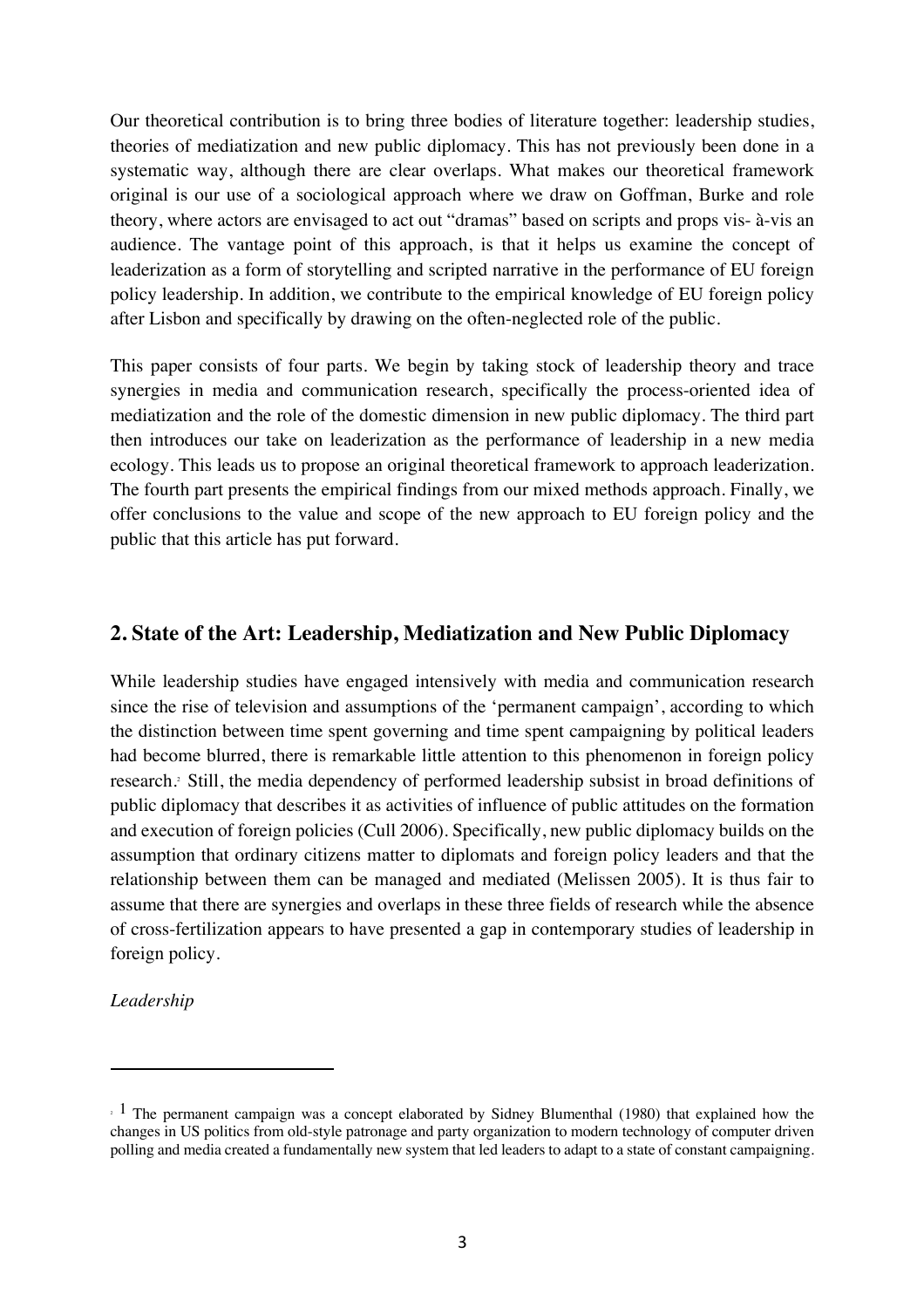Leadership has been considered in a myriad of theories and methodologies in social science. Political leadership is associated but not equated with power, power is instead a resource (that comes in many forms) used to influence the behavior of others to get the outcome one wants (Nye 2010, p. 306) but also linked to the pursuit of a common goal (Burns 1978). Commonly, four approaches to leadership can be distinguished in which the focus is on 1) personal characteristics and traits, 2) the position from which to lead, 3) leadership as a process of practices and behavior or 4) leadership in terms of the results and outcomes (Grint 2005). Hence, the academic study of leadership concerns the preconditions (formal and informal), the exercise and the result of leading others. While these approaches are distinguished from each other, there are connections between them. For instance, it is commonly held that the more the power is concentrated to an individual leader (the position and process of leadership), the greater the influence of that leader's personality and preferences (personal characteristics, traits and outcome of leadership) (e.g. Byman and Pollack 2001, p. 140).

The contestation surrounding EU leadership has engaged some of these approaches more than others which is related to the international yet integrational context of EU politics. For instance, while the informal preconditions of leadership, such as personality and traits, is a common approach to politics in a domestic setting even in regards to matters of international politics, transnational leadership is often spared such scrutiny. In settings of transnational leadership, it is instead common to be held up by questions of mandate and process of leadership that are reflections of the challenges of legitimacy and efficiency of international cooperation. International leadership has accordingly been studied foremost in terms of structural leadership, entrepreneurial leadership or intellectual leadership (Young 1991). While approaches to structural leadership focuses on structural (formal) power, entrepreneurial and intellectual leadership favor influence through negotiations skills or the power of ideas. Studies of leadership of the EU have to some extent followed this pattern of favoring formal power and process but the unique context has also led to an interest in the performance of EU leadership related to entrepreneurial and intellectual capacities. The EU is neither a nation state nor a classic international organization but consist of both supranational and intergovernmental elements of common goals which increases the stakes of leadership. What is perhaps a special characteristics of leadership studies in the EU context is therefore that they often have emphasized the idea of transformative leadership, the ability to lead and facilitate change, a reflection of the role of leadership in the ever-ongoing integration process (Burns 1978, Endo 1999, Tömmel 2013, Ross and Jenson 2017). On the other side of the coin, EU leadership has been intentionally kept away from powerful leaders to avoid a repeat of past patterns of European history (Hayward, 2008; Tömmel and Verdun 2017). With this complexity surrounding EU leadership it has proven fruitful to focus studies on the leader-follower relationship that allow for both consideration of the functional evaluation of legitimacy and more performative understanding of leadership.

The performative approach to leadership studies departs from a critique of functionalist approaches to leadership that seeks to identify correlations between leadership and organizational outcome, by instead focusing on the meaning-making process of leadership (Alvesson & Spicer 2012). While functionalist assumptions of leadership can lead to a variety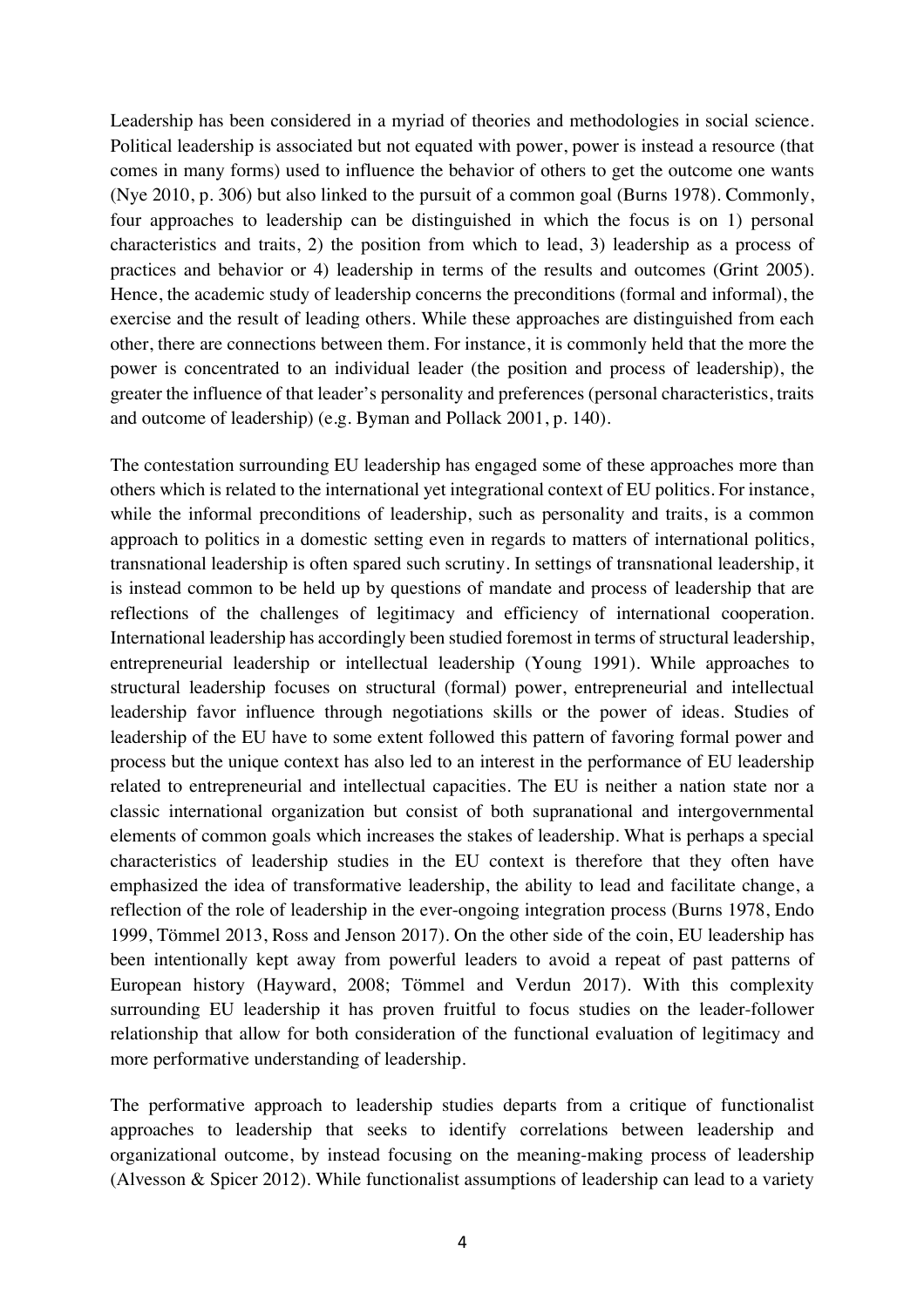of empirical interests (leadership styles, institutional structure etc.), they depart from the understanding of leadership as an objective phenomenon. Performative approaches instead build on the interpretive tradition of considering leadership as socially constructed. In this view, leadership is less concerned with a formal mandate and more focused on the role and practice of leadership that can be less formal and more symbolic. Leadership is thus not a fixed status but an ongoing process of inter-subjective understanding.

#### *Mediatization*

The performance of leadership has to some extent always depended on mediated communication between leaders and followers but since the 1990's communication scholars have spoken of the increased intensity of such mediated communication in terms of scale, speed and scope using the collective term 'mediatization'. The central assumption of mediatization holds that 'media' can no longer be separated from other cultural or social institutions, instead they are an all-encompassing force of influence (Hjavard 2008, 2013, Lundby 2009). Accordingly, mediatization leads to transformations in other institutions such as politics whereby political actors adapt to a media logic alongside or in replacement of political logic (Strömbäck 2008). Mediatization evolved as a research agenda before the rise of the Internet and its assumptions of change traditionally departs from mass media logic and the political sector's dependency on news worthiness and commercial demands. Increasingly, these ideas of the presence of media logic in politics have also started to include new media (social media) and their specific opportunities and constraints to politics (van Dijck and Poell 2013). The effects of media logic in politics are broadly concerned with a simplification of politics. Mazzoleni (2008) identifies main areas of mediatization effects on politics namely: 1) the media's agenda-setting capacity, 2) the media's ability to (through the televised format or the tabloid press) make politics spectacular and personalized, 3) the fragmentation of politics and 4) the selection of political elites. The media's ability to influence the political agenda is concerned with the power over the structure and framing of political reality. News media can choose the topics, direct the spotlight and bring forward or avoid criticism. They can thus have a significant influence over public debate and influence campaign agendas.

Mediatization and the intervening media logic has specific implications for the role of political leadership. News media dramatize politics into an entertainment spectacle, often through personalization (a focus on who and how rather than on political issues, context, structure, and interpretation). The personalization of politics is motivated by the fact that average news consumers prefer to read about leaders rather than parties, bureaucracies or government agencies, thus stories about such groups tend to focus on group leaders (Mazzoleni 2008). The adjustment of politicians to both the personalization and leaderization is reflected in the focus on visibility, look, and image in election campaigns. In addition, the media's influence of the selection of political elites is concerned with the media-driven requisites and coverage formats upon political communication. The political elite now includes communication experts, so called spin-doctors, and media professionals and their strategies often collide with the practices of traditional professional politics. Mediatization effects have also been linked to the recruitment of political candidates that is driven by or at least to some extent influenced by the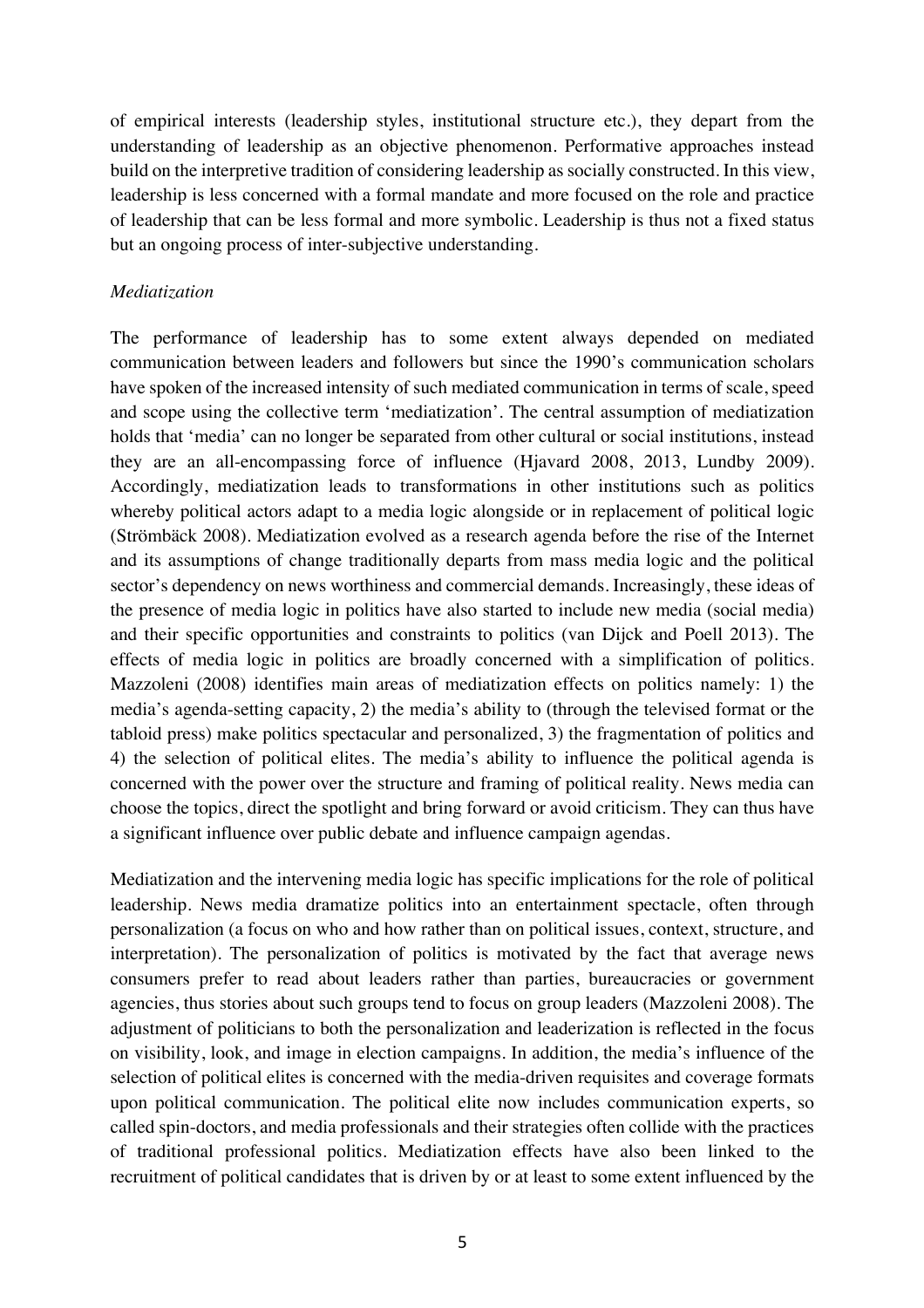news media's favored personalities that are 'telegenic, controversial, and possibly colorful' (Mazzoleni 2008, p. 380). Leaderization thus suggests that a relationship of devotion is established between leader and followers, a relationship of affinity and a sense of belonging (Mancini 2011, p. 59).

Despite the many changes to the mass media's monopoly of political reporting brought about by the Internet and especially the introduction of social networking sites such as Facebook and Twitter, the characteristics of leaderization largely subsists in studies of mediated leadership in the new media environment. Most notably, the political leadership of US president Barack Obama was studied as a case of leaderization by harnessing communication technology so effectively that he was nicknamed 'the social media president' (Katz et al. 2013, Bimber 2014). 3 President Obama openly asserted his aim of drawing on the power of digital engagement to build a relationship with the public, something he described as 'online town hall meetings' that would imitate pre-digital engagement by presidents like Kennedy and Reagan (Losh 2012). Still, the leaderization of Obama (and many other leaders that followed his lead) was foremost limited to election campaigning, he was in fact often criticized for his lack of digital engagement between elections (ibid). Studies of leaderization through social media have, as reflection of this strategy, focused on elections rather than performance of leadership in questions of policy.

While again EU leadership in many ways challenges traditional assumptions of both national and international leadership, the assumed transformations brought about by mediatization in many ways resonates with the post Lisbon ideas of strengthening foreign policy leadership. The introduction of the empowered role High Representative of the Union for Foreign Affairs and Security Policy (abbreviated HR/VP the latter reflecting the vice presidency of the Commission) and the new European External Action Service (EEAS) was intended to simplify and consolidate EU foreign policy communication. The role of the HR/VP was the answer to the problem of multiple voices and lack of visibility and the anticipation of the EEAS role was to strengthen EU diplomacy. Finally, the recruitment of candidates for the HR/VP role has been debated in relation to mediatized selection frames. At the time of her nomination Mogherini was a contested candidate. With brief experience as foreign minister of Italy, Mogherini was relatively young and to many she represented the Southern European ambition of stalling of EU integration on matters of foreign policy. Mogherini was however often praised for her media literacy and her abilities of reaching and engaging citizens (and especially a younger audience). Among other things, Mogherini wrote an influential lifestyle blog while building her political career in Italy and she has since stepping up as the HR/VP been known to manage her own social media accounts. Moreover, Mogherini is described as media congenial, known to be welcoming to press engagement and always ready to speak to and pose for the camera. It would appear that Mogherini's leadership corresponds to the assumptions of a leaderization but what

 $\overline{a}$ 

<sup>3</sup> Ironically, the label "social media president" has also been frequently used by news media to describe his predecessor Donald Trump who's use of Twitter has been less deliberative and more confrontational than the atmosphere of affinity created by the online leadership performance of Obama.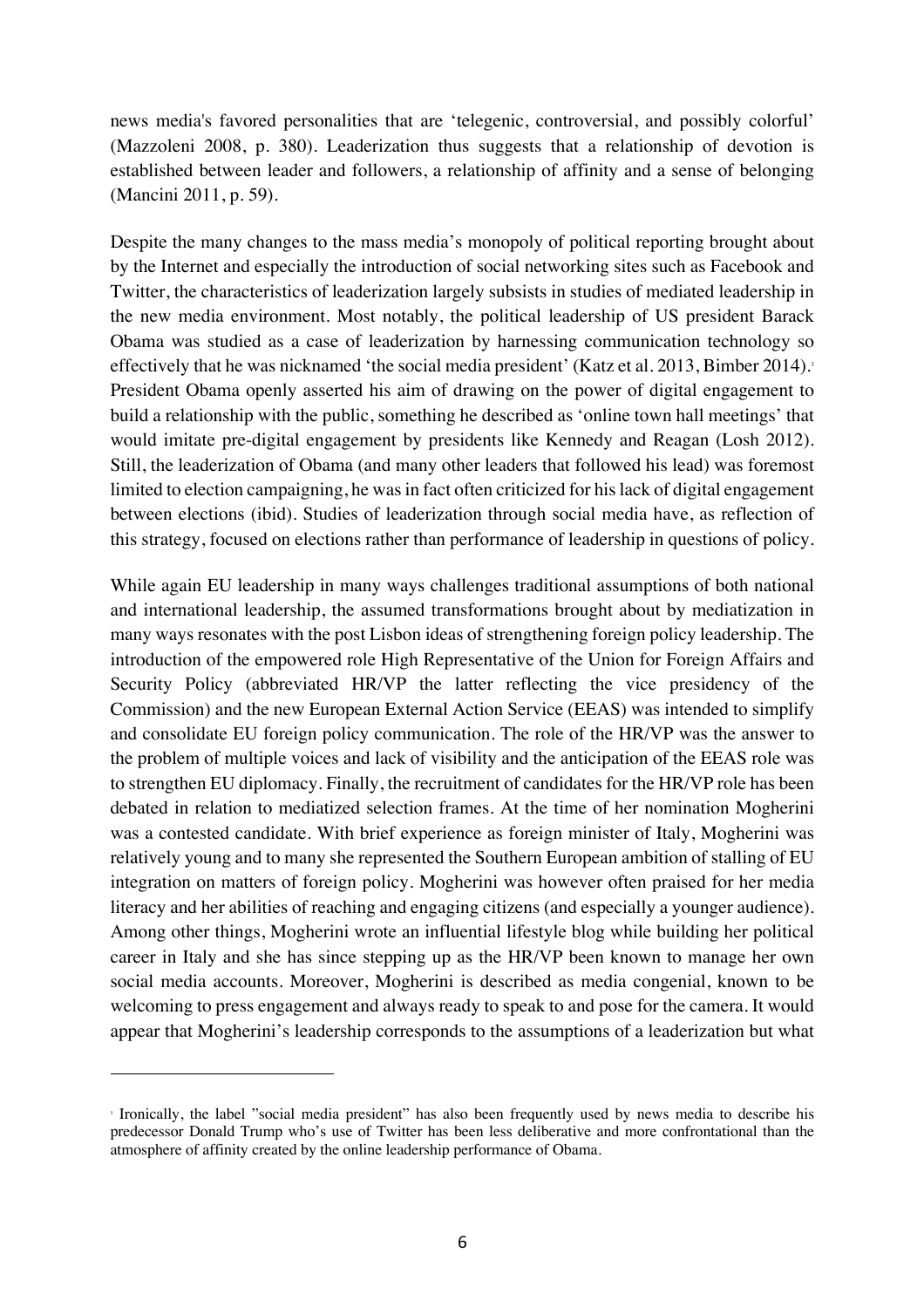the preoccupation with the news media's upper hand in such transformation however tends to miss is the role of leadership performance.

#### *New Public Diplomacy*

 $\overline{a}$ 

The converging interests in the role of leadership in foreign policy, media and communication theories and new public diplomacy can be traced to scholarship on propaganda during the Cold War. The propaganda warfare between the West and the East drew on the performance of leadership through mediated communication in the attempts of persuading foreign publics. Propaganda studies however favored state actors and gave only limited attention to the performance of leadership aside from its symbolisms of strength and community. In addition, while media and communication theories have been engaged in studies of the projection of political leadership, such studies often leave out the role of the public. The apparent gap between leadership theory and mediatization assumptions with regards to the performance of leaderization has therefore rarely been explored in relation to opportunities of self-managing image, visibility and representation that have been identified as key opportunities of public diplomacy. By contrast to propaganda, public diplomacy connotes efforts of cultivating influence through engagement rather than persuasion (Melissen 2005, Hayden 2017). Since the emergence of the Internet, new public diplomacy emerged as a development of public diplomacy in the new Information Age (cf. mediatization). It is defined as originating from both processes of political change that have pluralized global politics and the emergence of a global communications infrastructure (Brown 2004). While public diplomacy broadens the audience of diplomacy from diplomats to people, new public diplomacy further broadens the scope of the people to publics assisted by new media opportunities.

Being a foreign policy practice, public diplomacy and further new public diplomacy has been used as a collective term for foreign ministries international programs of outreach and engagement with foreign publics. Accordingly, public diplomacy research has foremost focused on the relationship between diplomats and foreign public and its international conduct. The concept and ideas of public diplomacy can however be convincingly argued to be of equal interest to the relationship between leaders of foreign policy and domestic publics. In fact, the domestic dimension of foreign policy has been considered of increasing value in recent times charged with less certainty surrounding international politics and the more connected and pluralistic publics in Western democracies (i.e. the ever-blurring line between domestic and international frontiers). A government's ability to engage its own public in foreign policy practices is therefore argued to reflect a paradigm shift towards a more collaborative public diplomacy (Huijgh 2013, Pisarska 2016). <sup>4</sup> In this view, public diplomacy's domestic dimension is related to a so-called ongoing democratization of foreign policy, hence demands of and efforts to increase the legitimacy of foreign policy. While the domestic dimension of public

<sup>4</sup> In fact, some go as far as to say that there is no longer a point in separating traditional diplomacy from public diplomacy as new actors and new practices of public relations are now part of the inclusive mode of diplomacy.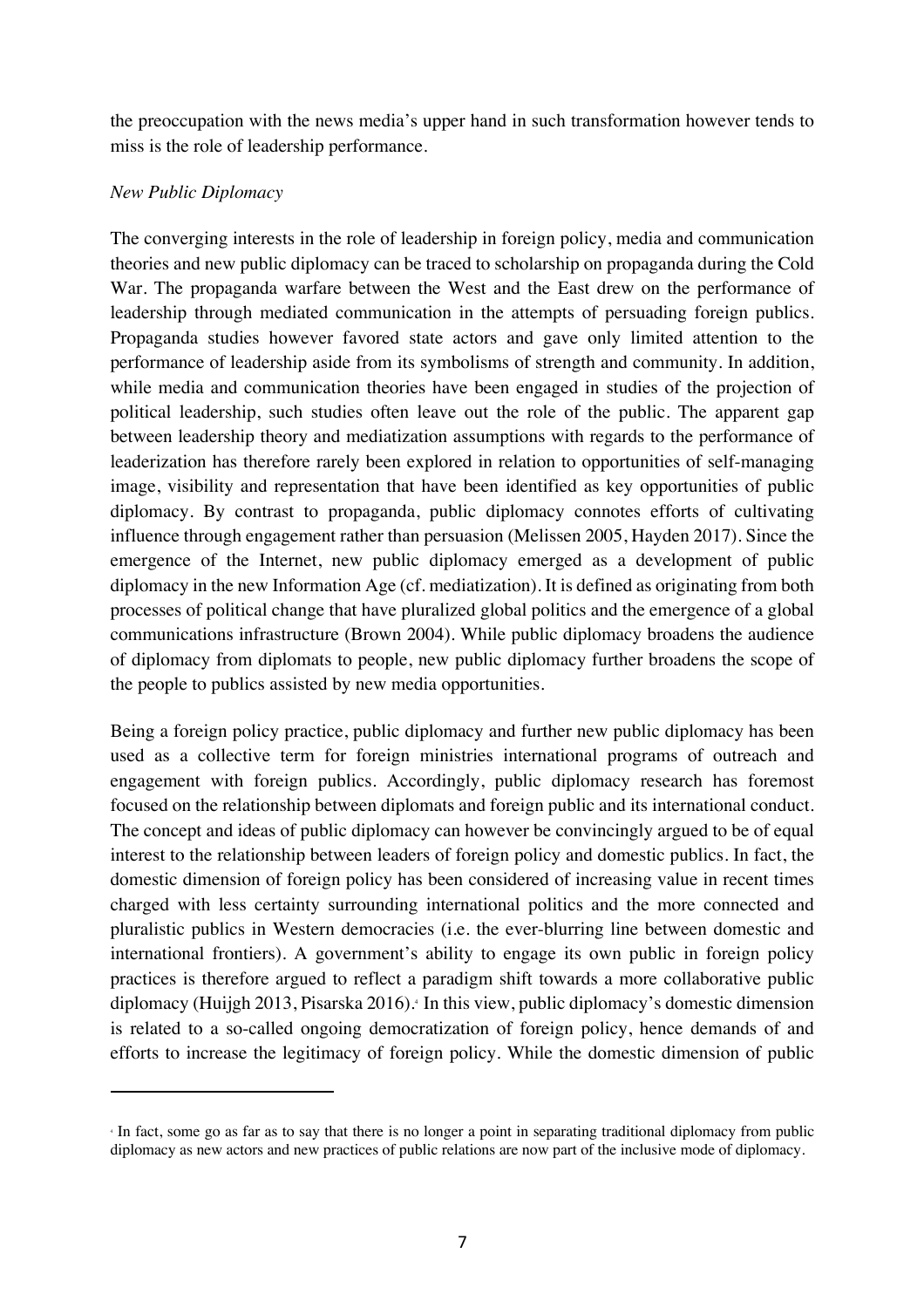diplomacy is thus of increasing urgency around the world, it can be expected to be especially relevant to the case of the EU where the internal EU audience holds domestic, transnational and international characteristics all at the same time. Furthermore, the contested nature of EU foreign policy and recent times of European crises can be considered fertile grounds for a democratization of EU foreign policy. New public diplomacy thus offers a way of including the role of an audience, here the EU public, to the understanding of how the HR/VP leadership is performed. By considering audience targeting and appropriation practices of foreign policy leadership, leaderization is constituted by the interplay of the leader, leadership performance and the public.

## **3. Leaderization**

Drawing from the synergies and gaps between leadership theory, mediatization and new public diplomacy we suggest an original framework centered on leaderization. Central to our analysis is thus the performative approach to leadership in foreign policy that we see strengthened by assumptions of media logic and the opportunities of new public diplomacy to reach (new) audiences. In the connection between leadership performance, media logic and audiences we depart from the role of the stage in understandings of role performance. Specifically, it has proven valuable to lean on dramaturgical metaphors in studies of leadership performance that builds on the seminal writings of Erving Goffman's (1959) and Kenneth Burke's (1966) on dramaturgy and social life. These studies thus stage social, and in effect political and organizational life, through interplays between social actors who, through 'performances' negotiate a desired social identity in relation to an audience. This approach to dramaturgical action conceptualises actors in a cultural environment as performers with an ability to frame (manipulate) the presentation of self within the scope set by the role requirements (Goffman 1959: 249; Schimmelfennig 2002: 417). In this view, there is a dynamic interplay between agency and structure that both enable and constrain. The assumption of strategically motivated actors with some freedom of action is necessary to incorporate when we conceptualise leadership. This does not, however, assume complete autonomy. Agents are structurally situated.

Furthermore, while Goffman uses the stage as a metaphor for social life, Burke maintains a literal understanding of life as drama. Here we use the two approaches to dramaturgy to distinguish between leadership performance (that begins through script writing and rehearsal before entering a stage) and leaderization in which the meaning-making of leadership is a process enacted. Thus leadership performance can lead to leaderization. To capture how leadership performance as meaningful action established between social actors, Goffman (1974: 10) uses 'framing' as an analytical device. Framing helps us conceptualise leadership as a form of persuasive communication that is essential for the mobilization of consensus prior to collective action. A frame can be defined as 'an interpretative schemata that simplifies and condenses the "world out there" by selectively punctuating and encoding objects, situations, events, experiences and sequences of action in one's present or past environment' (Snow and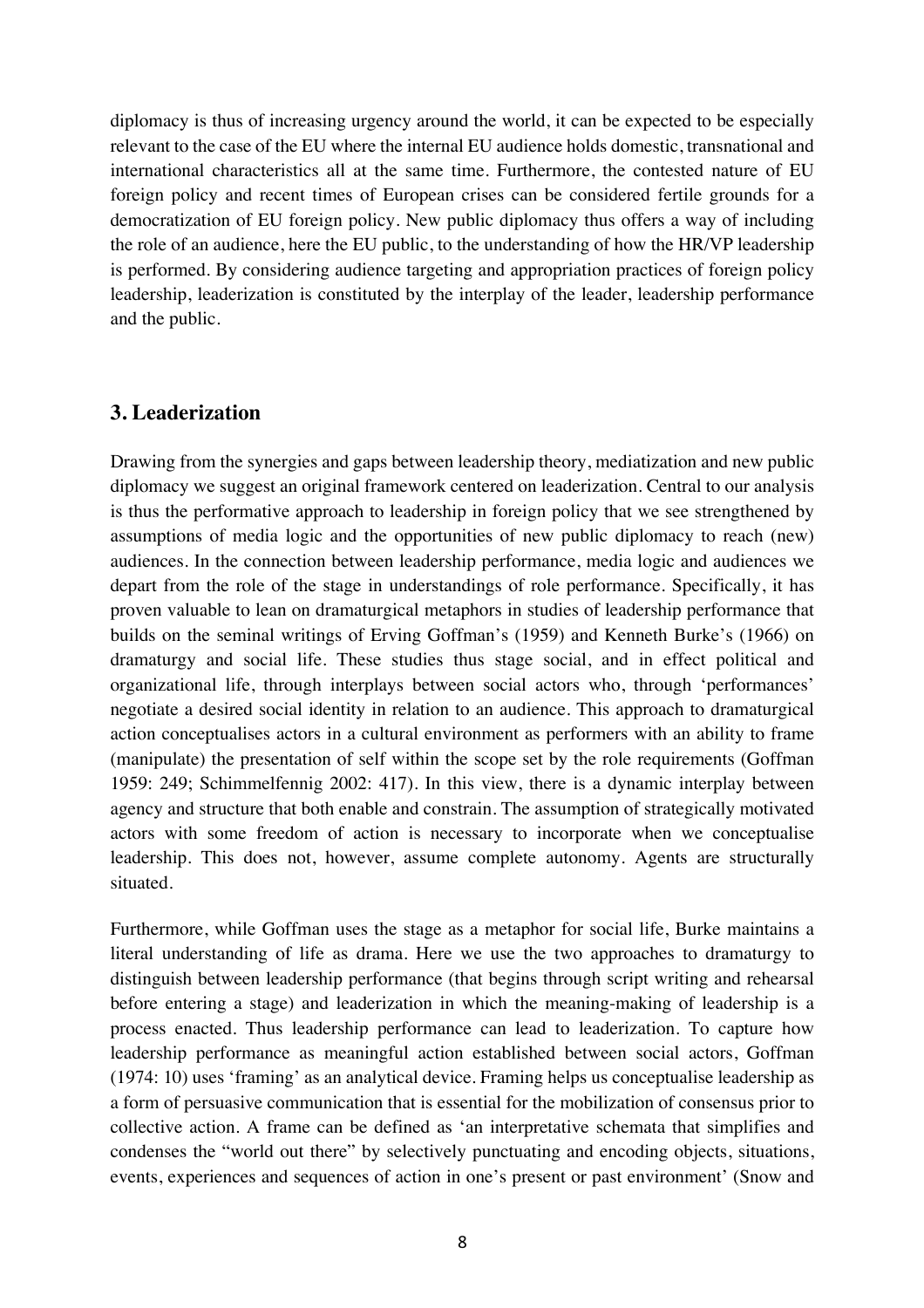Benford 1992: 137). To Goffman, a frame functions as a sense-making technique that is used to sort out and organises the complex stimuli of everyday life. A frame fulfils three functions to mobilise followers and generate consensus. First, it provides a diagnosis and prognosis of a problem. Second, it offers a solution to the identified problem. Third, it calls for action to resolve it (Schimmelfenig 2002: 243). Successful framing, however, is determined by whether it resonates with the followers (audience). Framing is a dynamic process emerging out of the interaction between the leader and followers. The success of framing depends on whether there is a frame alignment – e.g. a link between the leader's own interpretative orientation and those of the followers. While a leadership actor will try to shape a particular frame to mobilise collective action, s/he will be constrained to draw on the socio-political repertoires that are available and acceptable to the followers.

Successful framing sets leaderization in motion where performance is a process depending on the continuous reciprocal relationship between the elements of stage management. In similarity to Goffman's dramaturgy, Burke (1945, 1966) presented an approach of 'dramatism' to make sense of social events and interactions through a pentad of five grammars – the act, scene, agent, agency, and purpose. The analysis of the interaction between the grammars were conceived as 'ratios'. While Goffman focused on the performance (or planning thereof), Burke emphasized the ratios and hence the importance of contextual, temporal and spatial elements that inform the performance. Burke's dramatism thus contributes with a deeper understanding of leaderization as a process depending on the ratios between the leadership performance, the script, the props and the audience. In addition, Burke's approach to the stage is methodologically straightforward, the five grammars correspond to a question each (what, when/where, who, how and why). By asking these questions to a performance, analysis is achieved through attention to the ratios that are principles of determination, thus the ratios can follow different orders where the grammars react to each other differently (Burke 1945, p. 15).

In critique of both Goffman and Burke, the dramaturgical elements (or grammars) tend to overlap. It is for instance sometimes difficult to distinguish the act from the scene. Take for instance our example of the leadership performance of the HR/VP that leads to questions of what, who, how and possible also why that blurs the distinction between the act, the scene and performative agency. Here Burke's attention to ratios allows for a less descriptive analysis that can capture the interplay and reciprocity in social life. Hence, rather than studying the act, scene and agency as isolated elements, a study of leaderization would focus on the act- scene-agency ratios. This also allows for opportunities of bringing more dramaturgy into the analysis for instance by considering the agency of audiences. Thus while we consider Goffman's dramaturgy essential to the performativity at stake in political leadership in a more general sense, Burke's dramatism offers an additional dimension towards studying leaderization as process.

We thus theorize that leaderization takes place on a stage (through a formal mandate) and plays out through impression management by enactment of a script (a narrative) and here with the assistance of props (social media) that allows the performer (leader) to connect to and engage an audience (public). The interactions between these elements thus leads to a leaderization.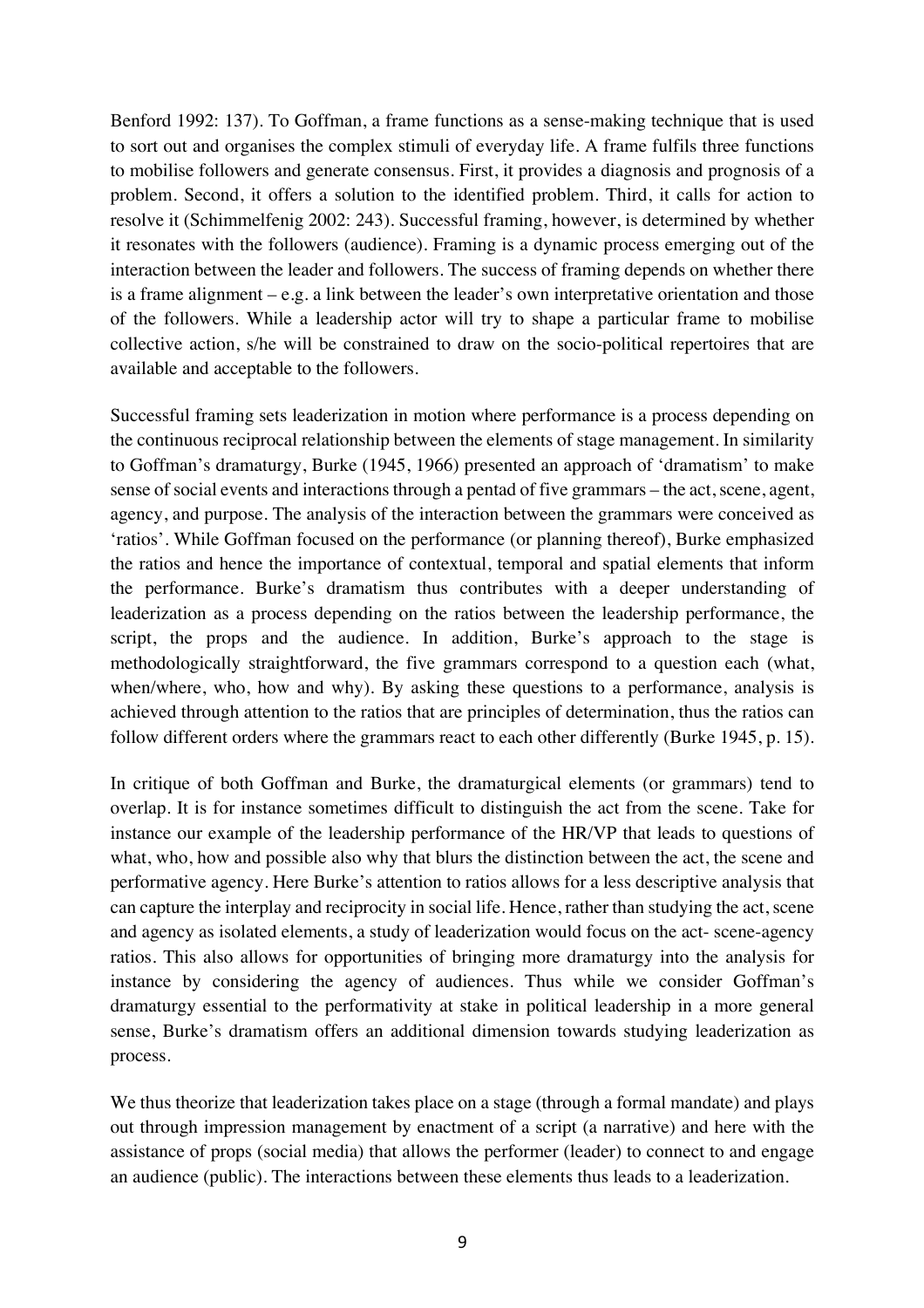Leaderization here is a relational process of performance between leaders and followers. The process of leaderization depends on the inclusion of followers through a credible management of the leadership (on the stage). This entails that we depart from the traditional understanding of leaderization in mediatization theory in which it results from a media logic's demand of simplified, visible and spectacular representation of politics. We however consider it a reciprocal process whereby leaderization is negotiated by leaders and by followers and thus equally concerned with leadership performance. Specifically, the new media environment empowers the role of leadership that can be performed with less dependency on the mediation of traditional news media. Leaderization is thus reflected by a front stage persona that is performed through rather than as an effect of, media logic.

We use the stage metaphor to consider leaderization in the new mandate of the HR/VP, the script is EU foreign policy and in our illustration, specifically the EU Global Strategy (EUGS). The role performance in focus is the leadership behavior of Federica Mogherini. The props are perhaps the more elusive metaphor. In Goffmanesque readings of political performance they can be objects (such as clothing) technologies or images (or symbols such as flags) and are central because they are chosen backstage to assist the desired performance as a way of controlling the audience but are equally present at the moment of interaction between performer and audience (Goffman 1956, p.143). Props are involved in the presentation of the self and thus in both the planning and enacting of leaderization. In this regard, props are central to what Goffman referred to as "role distance", through which performers can distance themselves or change their expected role (Goffman 1969). While it is common to use several props in a performance, we here consider the specific role of social media involved in both the performance leading to leaderization (role distance) and the enactment of leaderization (a personal front by connection to the audience).

In Goffman's theatrical representation of life, social life plays out on a front stage. On the front stage, actors use impression management as a tool to make their performances more appealing to other actors and to the audience. The front stage is where the enactment that is scripted and carefully rehearsed, takes place. The backstage however is where actors practice their performance and the techniques of impression management (1959). While Goffman considers the backstage a private sphere away from the social play, the backstage can also be interpreted as social performances without the spotlight, without attention, a place where a script can be developed and rehearsed. Burke on the other hand, does not differentiate between the front stage and the back stage, since social life is drama. Instead the emphasis on the ratios between his five grammars would suggest that performance and impression management is a relational process that is enacted in real-time. In our illustrative study we study the leadership performance of HR/VP Federica Mogherini through attention to her performance, impression management and audience engagement before and after the launch of the EUGS. Our analysis

 $\overline{a}$ 

<sup>5</sup> For instance, in the English Crown Court, barristers are assisted in their performance by the use of props such as wigs, white collars and black robes to convey the formality and gravity of a trial (Scheffer 2010).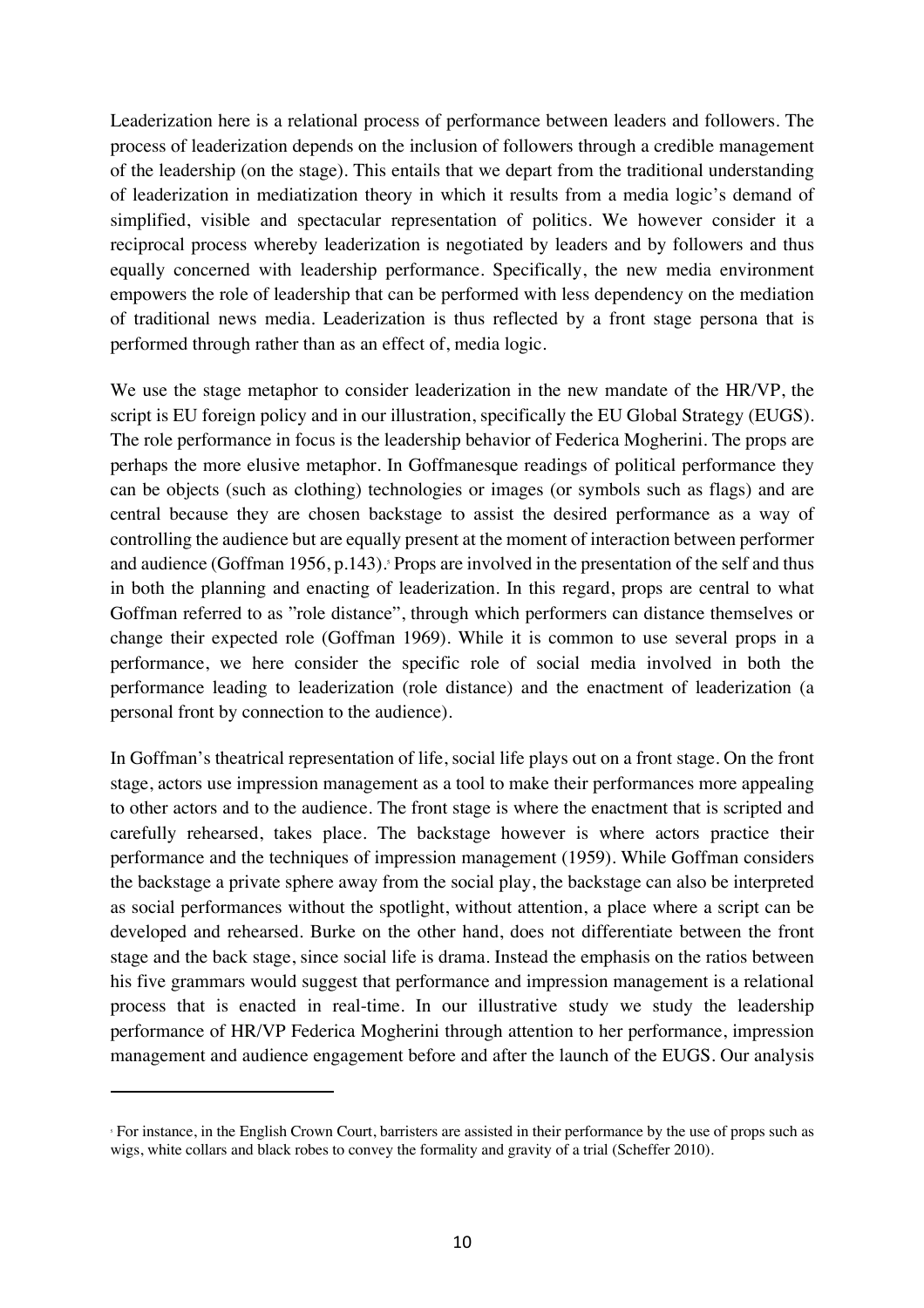engages both Goffman and Burke where we first consider the back stage/front stage in the process of drafting the EUGS. We argue that the rehearsals that took place during the drafting process when the Mogherini went between the front and back stage of her leadership lead to a new script that enabled leaderization. Our focus on leaderization after the launch of the EUGS leads to an analytical focus on the constitutive ratios, the relationship between the stage elements in a process of leaderization.

We thus zoom in on a current 'drama' in which the leadership performance by Mogherini is negotiates the relationship between EU foreign policy and the EU citizens. In order to compel the audience, the script has been rewritten through the new EUGS and the performance is assisted by props of social media. Our empirical material consists of interviews with EEAS officials, speeches by the HR/VP, news media and social media observations which allows us to conduct a conduct a staging analysis.

## **4. Performing EU Foreign Policy Leadership**

This staging analysis is divided in two parts. In the first part, we depart from Goffman's dramaturgy but focus on the leadership performance during the scripting and rehearsing process which we trace in the deliberative process of drafting a new global strategy between 2014 leading up the introduction of the EUGS in June 2016. Here we thus consider both the leadership performance and its future development through a stronger scrip by focusing on the EUGS as a performative act. In the second part, we illustrate our argument of leaderization by bringing in Burke's emphasis on ratios in the dramaturgy where we consider the process of a leaderization of Mogherini to take place in the projection of the EUGS after 2016.

## **The EU Global Strategy as a Performative Act of Leadership**

The purpose, even existence, of our Union is being questioned. Yet, our citizens and the world need a strong European Union like never before. Our wider region has become more unstable and more insecure. The crises within and beyond our borders are affecting directly our citizens' lives. In challenging times, a strong Union is one that thinks strategically, shares a vision and acts together. (Foreword by EU HPVP Federica Mogherini, European Global Strategy, 2016).

When Federica Mogherini started her work as HR/VP at the end of 2014, one of the first questions she had to decide on was whether the EU should produce another security strategy to replace the European Security Strategy (ESS) from 2003. The initiative to begin a discussion on an EU Global Strategy (EUGS) was originally taken by five EU Foreign Ministers in a response to the perceived lack of strategic direction during the tenure of her predecessor, Catherine Ashton. When Mogherini succeeded Ashton, she quickly seized the opportunity this offered her to magnify her role in shaping EU foreign and security policy and address what she perceived to be the erratic mode of foreign policy reaction – 'like being a captain of a ship in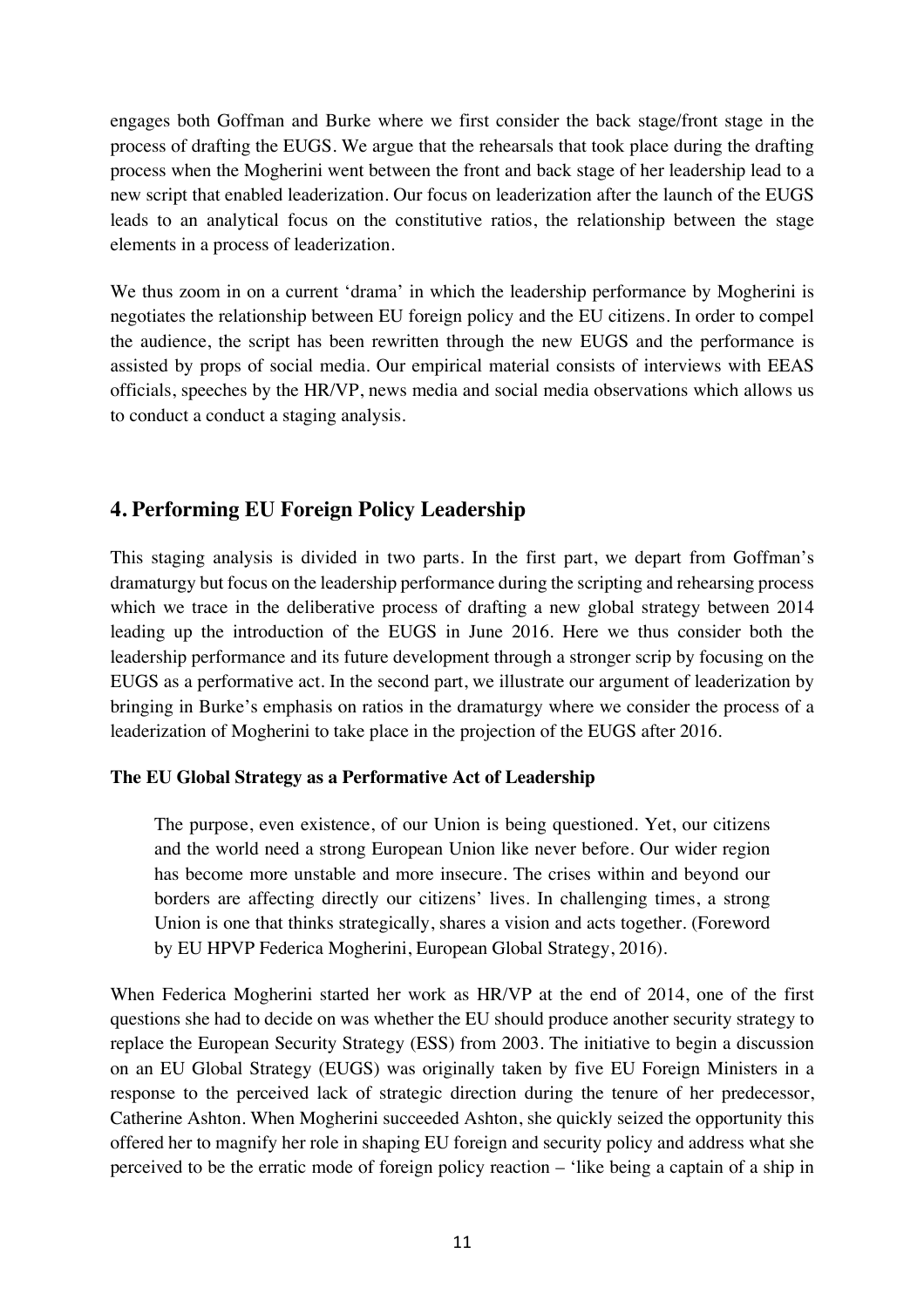stormy waters without a chart indicating the way' (Tocci 2017: 16). In this part of the empirical study, we will be examining the leadership process of drafting the EUGS.

The EUGS provided the HRVP with an important stage on which to perform leadership. Rather than producing a managerial manual for effective action, the goal of the EUGS was essentially about framing a 'shared vision' leading to 'common action (European Union 2016). To achieve this end, HRVP sought to exercise a transformational type of leadership – enacting the identity of the EU as a global actor and promising future action. It shaped the diplomatic process that was adopted, the choice of frames and the targeted audiences. Federica Mogherini's start as HRVP coincided with the new European Commission under the President Jean-Claude Juncker. He was keen for Mogherini to move into the Commission and take up the post as Vice-President in order to lead the coordination between the Group of Commissioners with external relations portfolios<sup>5</sup> (Juncker 2014) – something that Catherine Ashton declined to do during her tenure. This enhanced the strategic location of the HRVP in the European governance matrix and demonstrated her hybrid position in between the intergovernmental Council and the supranational Commission. Mogherini swiftly moved her Headquarters from the EEAS to the European Commission, where the ideological commitment to European integration is much more pronounced (Brussels interviews). The EUGS offered her a platform to demonstrate her leadership performance to direct and increase the coherence of EU external policies in an integrated way. This is why a comprehensive and *global* strategy was pursued, rather than one narrowly focused on security that would have limited the exercise to the CFSP – as was the case with the ESS (Tocci 2017: 3). In making use of the double-hatted post, Mogherini could move beyond the constraints of state-based European diplomacy and target new audiences in order to increase the legitimacy of the EU's global role and by implication her own leadership role. In the subsequent analysis, we will point to three key indicators of Mogherini's attempt to expand her leadership role in EU foreign policy.

First, the format and process of negotiation was markedly different for the EUGS from how the ESS had come about. The ESS – which largely was a response to heal the divisions between Britain, France and Germany after the Iraq War of 2003 – was negotiated behind closed doors among a small circle of key diplomats, including the then High Representative, Javier Solana (Tocci 2017: 11). In contrast, the EUGS consultation and drafting process sought to be open, transparent and public. It certainly did not have the hallmarks of a traditional diplomatic intergovernmental process characterised by transactional leadership. Instead, it drew inspiration from the 2014 German review of foreign policy that had sought broader societal participation (Tocci 2017: 39). The EUGS public outreach involved a range of actors beyond EU national governments, such as, NGOs, experts, media and think tanks. More than 50 events were held throughout Europe – in some cases further afield in Washington, Moscow and Tokyo. These events offered Mogherini a public stage on which to perform her leadership of the process – frequently appearing together with a Foreign Minister – to many different audiences. Mogherini frequently emphasised that the process was as important as the outcome itself.

... the drafting of this Strategy has been a very open process. ... the whole process wasn't simply at government level, and it never happened behind closed doors. This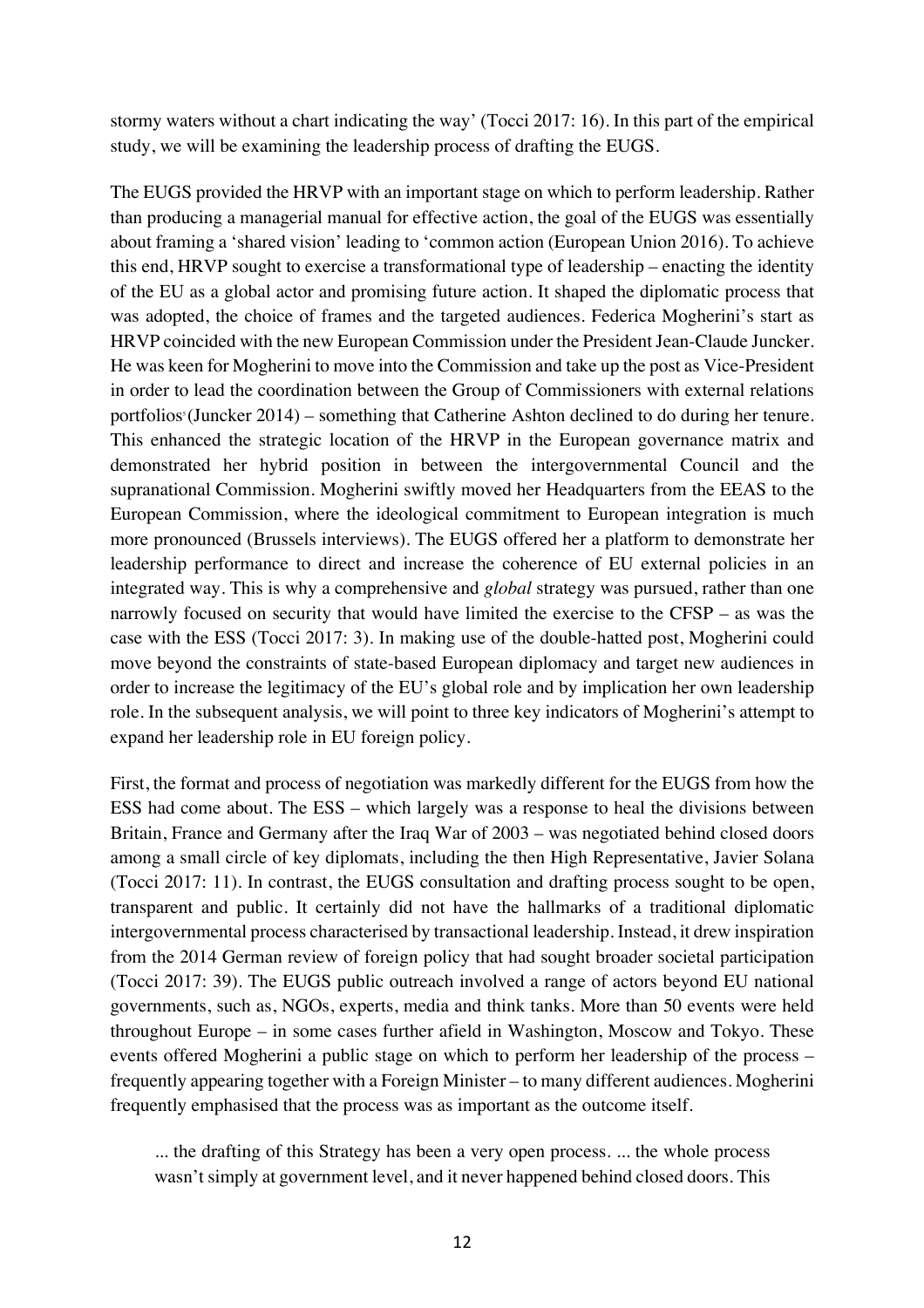is a Strategy for all our *European citizens*, and it is a Strategy that speaks to our partners in the world (Mogherini 2016a; emphasis added).

Second, one of the reasons why Mogherini opted for a transparent and public process was that one of the key targets of the EUGS was the audience of European citizens to increase the democratic legitimacy of the EU as a global actor. Indeed, it was framed as a 'Global Strategy to promote citizens interests':

... our first responsibility towards the EU's citizens is the one that we have to meet when we represent their interest, their collective interest, their values, their expectations, but also, I believe, especially in these days, we have a collective responsibility to them to let them see and realise what the European Union represents in the world - - the European Union is a key partner for peace, a key partner for stability, a key partner for economy... (HRVP Mogherini 2016).

This is indicative of a leadership strategy that aimed at expanding the role repertoires beyond the constraints of member states by broadening the audience, and hence the scope for autonomy. This was informed by a belief that European citizens now think security is their number one concern (Mogherini 2017) and support a stronger EU role in the world according to many polls (Tocci 2017: 42). The Global Strategy can hence be seen as part of a wider effort of public diplomacy to establish a link between EU foreign policy directly with European citizens.

Third, the EUGS functioned as an ideal setting for dramaturgical framing of action. As previously outlined, a frame fulfils three functions to mobilise followers and generate consensus. It provides a diagnosis and prognosis of a problem; offers a solution to the identified problem; and calls for action to resolve it. This role script was closely followed by the HRVP. Before the EUGS process began, a strategic assessment was conducted that allowed the HRVP, aided by her close confidante, Natalie Tocci, to 'define the situation'. Again, in contrast to when the ESS was formulated, the geostrategic environment in 2015 was described as dramatically deteriorating, especially after the Ukraine crisis when Russia annexed Crimea. This strategic review allowed Mogherini and her closest advisors to interpret the situation, draw attention to issues and linkages of how the world has become 'connected, contested and complex' (Tocci 2017: 11-16). This turbulent and hostile environment offered a window of opportunity for Mogherini to project a transformational leadership that was as much about performing the identity of the EU, as it was about making the Union an effective strategic actor.

The performativity of leadership had three component parts to mobilise followers and generate legitimacy: social identification, ideology, and the promise of future action.

... let's try to give voice to all those proud Europeans who see very clearly why we count and why we deliver much more for our citizens and for the rest of the world if we *act united* as Europeans than if we are fragmented. And let's try to give voice to all those who see very clearly that we are not losing sovereignty when we act as a European Union, but we are actually regaining sovereignty at the European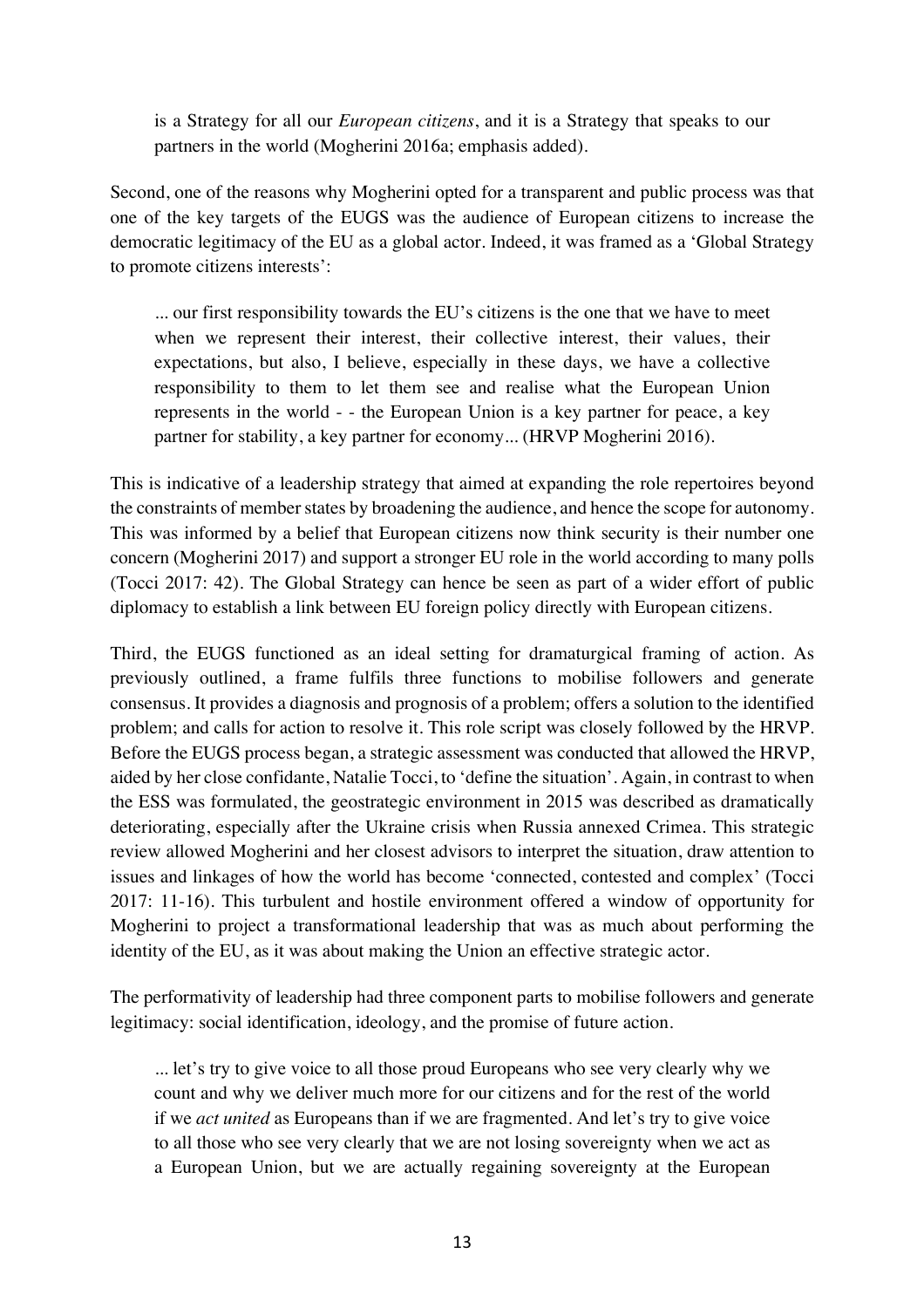Union's level because in the world of today, in the global world of today, the only way which you can really and effectively exercise sovereignty is *all together*. No one of our Member States can exercise sovereignty effectively in the global world of today alone. (HRVP Mogherini 2016; emphasis added)

The attempt to mobilise a common European identity – a social identification of 'togetherness' – was embedded in a discourse that the surrounding world is unpredictable, instable and dangerous. According to Mogherini, the Global Strategy has enabled Europeans to rediscover 'the existential value of being together' and goes on to say that the EUGS is also an internal strategy for the EU itself 'of the reasons why we are stronger together' (Mogherini 2017a).

The frame that is used to mobilise European collective action on the world stage is referred to as the 'European way'. The discourse on Europe as a global strategic actor reiterates the norms of being a reliable, cooperative, and predictable partner (Mogherini 2017a). The Global Strategy contains a number of key concepts, such as resilience, an integrated approach, and principled pragmatism, that should guide EU global action. These principles are intended to give the EU moral purpose and sustain action over time. As such, they could be seen as sensemaking devices for orientation (meaningful action) and calculated performative statements that constitute an actor and promises future action.

This is the European way to engagement in the world: a hopefully effective, smart mix of soft and hard power. ... Our Union is already more than a purely civilian power. The future of our security is one where hard and soft power are much more blended than in the past" (Mogherini 2016a).

The narrative of the EU as global actor is one of strength, resources and capability. In line with Mogherini's transformational style of leadership, she does not shy away from depicting the EU as a 'superpower for peace and human development' (Mogherini 2017; see also Mogherini 2016b). She draws on the epithets commonly used in the discourse of the EU as a global 'indispensable power': the EU as the biggest market in the world; first humanitarian donor worldwide; provider of development assistance; first trade partner for most countries around the world; and a major diplomatic actor and security provider (Mogherini 2017). These speech acts are performative in the sense that they describe the past and hold promises of future action. The EUGS is particularly interesting to study performatively on the question of security and defence – an area where the EU Member States have been very wary of losing control. To include a commitment to follow up on defence integration in the EUGS was highly sensitive and beyond the red lines of the mandate as it formally required a decision by the Council beforehand (Tocci 2017: 77). However, since the publication of the EUGS, progress on defence development has been described as one of the most successful outcomes of the process – that more has happened in this area 'in the last year than in the last 60 years' (Mogherini 2016a).

To conclude, the leadership of the HRVP in drafting the EUGS was marked by a transformational style. She sought to expand her autonomy beyond the intergovernmental constraints that characterise EU foreign policy by addressing new audiences in a non-traditional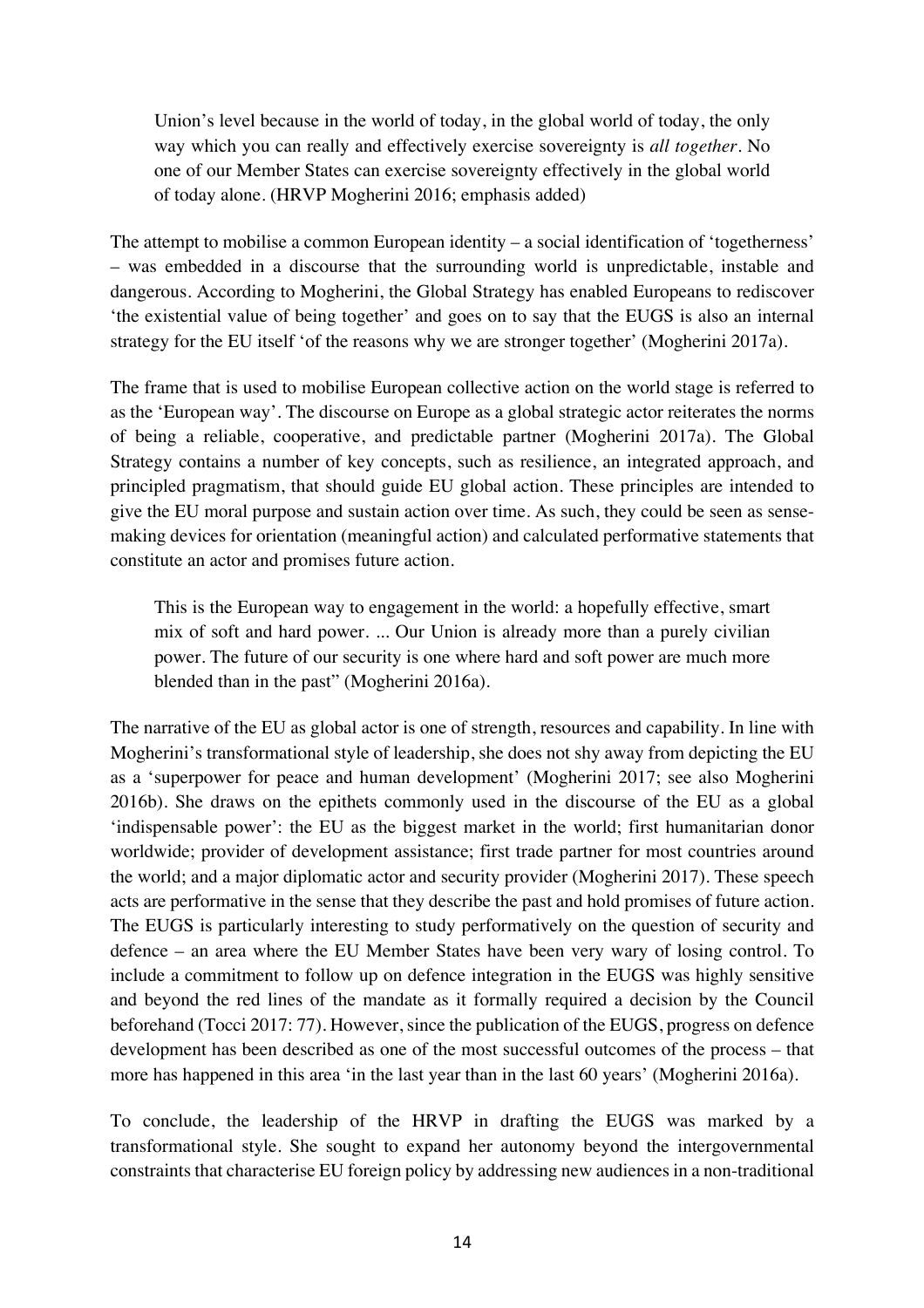type of diplomatic process. She thus challenged the role expectations of the core stakeholders – the Member States and the European Commission ((Tocci 2017: 43-46) – who both envisage a more moderate autonomy of the HRVP as the findings in the survey suggest. This did not, however, seem to be a concern in the early stages of the process when Member States, in particular, showed little effort to commit to the process in practice (Tocci 2017: 43). Yet, in the final stages, when the draft became more politicised, it became important when some Member States complained of lack of insight and the 'ownership of the process' (Brussels interviews). For her part, the HRVP Mogherini maximised the role expectations she enjoys in her representational function to speak on behalf of 'Europe' – what it stands for in terms of identity and values – that has wide support across key stake-holders according to the survey findings in this article. At a critical juncture in the evolution of the EU, it was the goal of a 'shared vision', rather than a concrete strategy document for achieving effective foreign policy outcomes, that was the major point of the exercise (Tocci 2017: 48).

#### **Enacting Leaderization: Projecting the EUGS**

The planned launch of the EUGS coincided with the British referendum on whether or not to stay or leave the EU. Mogherini and her advisors had reasoned that if the 'stay side' would win, the EUGS would offer a timely strategy to move ahead towards a strengthened union. If on the other hand, the 'leave side' would win the referendum, the plan was that the launch of the EUGS would be postponed. These plans were discussed in a general belief that the stay side would ultimately win and the launch of the EUGS would therefore be a well-timed initiative to 'turn the page' and reconquer the support of EU citizens after a time of crises (Brussels interviews). In June 2016, when instead facing the news that the UK would be leaving the EU, in fear that it would have been 'shelved', Mogherini went ahead and presented it to the European Council in the middle of Brexit turmoil. This was by EEAS officials described as decision taken by Mogherini who had expressed that 'dropping the EUGS would have done injustice to the Union' (Tocci 2016, p.470). Keeping in mind the exhaustive process of deliberation and reflection that had preceded the launch, this was also a face-saving act, postponing the EUGS would at the very least have led to necessary revisions that would have undermined the deliberative process.

In Goffman's view, social actors are not determined and controlled by circumstances but always seeks to determine and control the situation through impression management. Leaving the EUGS to its own fate post-Brexit would thus have both undermined Mogherini's previous performance during its formulation but also have stripped her of the script she needed to further her performance. Saving the EUGS was therefore both an act of face- saving and of long-term leadership strategy. The EUGS was, after all, a welcomed new narrative because the ESS from 2003 (although revised in 2008) was dated and ill fit to address the new geopolitical and cyberchallenges that now faced the EU. In addition, it did not represent the new structure of EU external action and therefore had not offered the HR/VP a vision to project in the spotlight she was now seeking. Thus, the EUGS was too important to risk in times of uncertainty when the new narrative was also anticipated as a 'springboard to relaunch European integration after the British referendum' (Mogherini 2017, p. 5). In retrospect, the EUGS was even argued to offer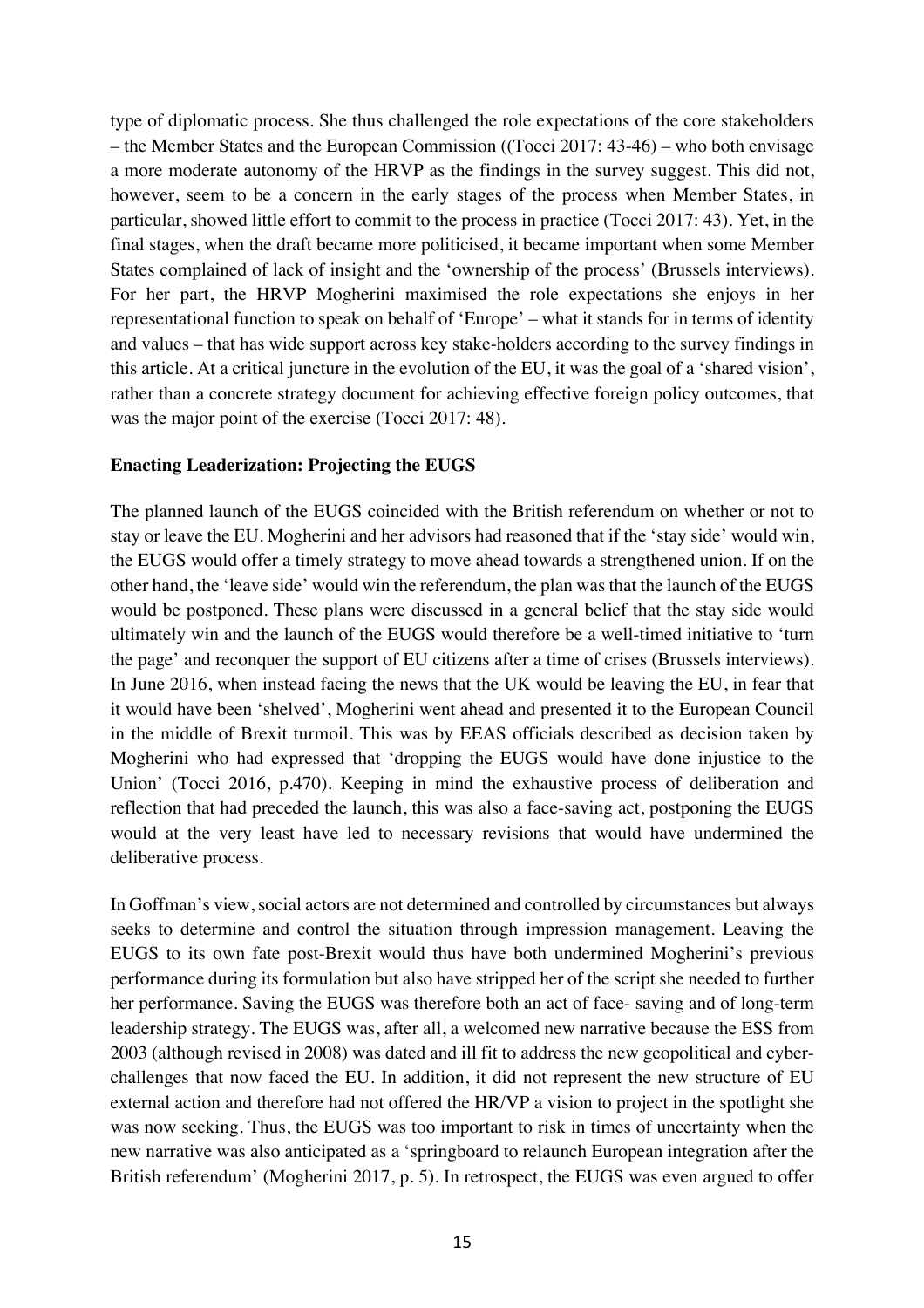the much needed remedies to the EU's lost credibility after Brexit by reference to the very fact that foreign policy remained an area where European citizens still supported more EU integration (Stokes *et al*. 2016).

Still, there was no doubt that the launch of the EUGS was both politically and publicly overshadowed by Brexit, it did not feature on the evening news in most of the member- states the day of its launch and the EU leaders that convened at the European Council meeting at which it was presented did not choose to engage in a discussion on the topic. They were naturally preoccupied by Brexit (Tocci 2017, p.879). Goffman speaks of actors performances on a stage as constrained by co-presence that reciprocally influences each other (1963). Brexit in many ways led to co-presence on the stage Mogherini and her team had so well prepared to on which to enact the visions for the future of the EU in the world. The launch had been prepared with an ambitious social media strategy intended to amplify its role in EU politics (Interviews Brussels). Keeping in mind that Brexit and especially the leave campaign was to a large extent a digital campaign, sophisticated methods were used to mobilise support online, co-presence was also constraining the online debate on EU politics (Hänska-Ahy & Bauchowitz 2017). In the news media the weeks following Brexit featured interviews with high-profile European and British leaders commenting Brexit and discussing the very questions of integration and disintegration that the EUGS was intended to do. The EUGS was not only overshadowed by Brexit, Mogherini's leadership performance was thus also constrained by co-presence.

During the summer of 2016 Mogherini engaged in a launch tour that however was acknowledged by most of the major EU media outlets. The deliberative process of formulating the strategy had also paid off leading to attention and interest among European think tanks (many of which had participated in the previous reflections). Despite troubling co-presence, by the fall of 2016, the EUGS had already been thoroughly analyzed and commented on by experts in the field and gained some, if limited, 'buzz' in European media. By this time, Mogherini and her team had actively been marketing the EUGS by constant references to it in speeches, interviews and on social media. Having pushed through the EUGS despite of Brexit and strategically used the spotlight that it had directed to the furture of the EU, Mogherini found herself in a good position to perform a more visionary leadership in which she could foster a connection between the EU and the public by focusing on the EU's global role.

## *The Leaderization of Mogherini*

Leaderization, we have argued, is a process that stems from the ratios between elements of performance. To make the argument that the launch of the EUGS led to the enactment of leaderization of Mogherini we therefore turn to address the elements of the HR/VP performance and the relationship between them. Specifically, the enactment of leaderization depended on the successful performance of leadership both in terms of the EUGS as a new script, but also the reach of an audience through impression management. While we do not study the reception in an audience, we suggest that leaderization is enacted through the legitimacy flow between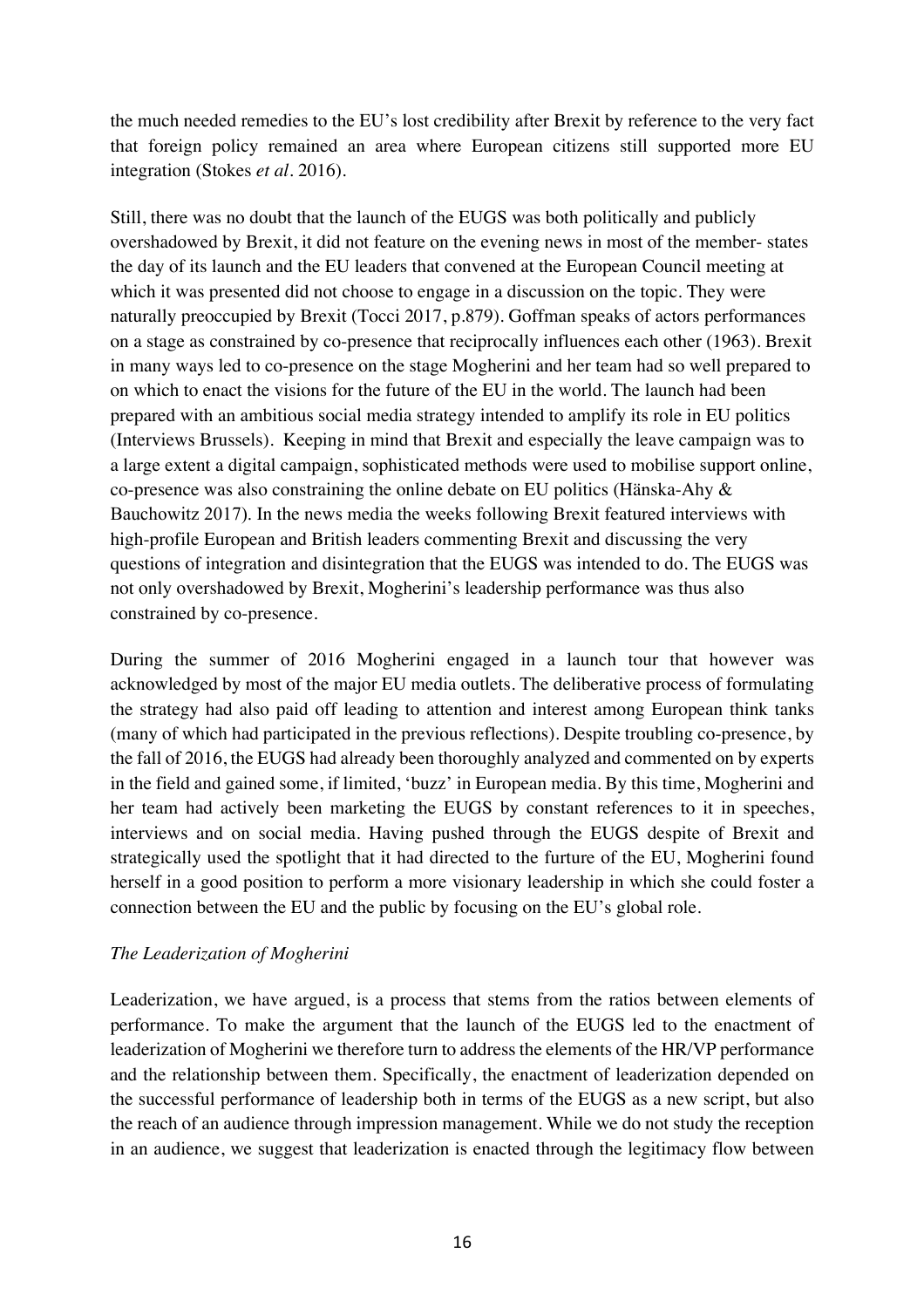leadership performance, impression management and an audience, thus we consider perceived role of the audience in terms of a successful connection between the ratios).

Turning first to the ratios between the leadership performance and the script, we have argued that the EUGS filled the void of a missing narrative to match the empowered post of the HR/VP and the EEAS since the Lisbon Treaty. This argument in part resonates with the assumptions that the EUGS, just like its predecessor the ESS, was to some extent an exercise in the EU narrating its own identity (Mälksoo 2016), but here also became a script needed to effectively perform the new HR/VP leadership. The Lisbon Treaty was intended to make the EU more democratic, efficient and transparent which in relation to external action envisioned EU foreign policy to become more visible and more coherent. Specifically, the HR/VP was empowered and the EEAS was created to promote EU action on the international scene and to and to be better able to defend its interests and values abroad (Treaty of Lisbon 2007). Thus, the HR/VP was a new leadership role intended to be performed on an international scene, distinguishing it from other EU leadership roles. The ESS had not assisted this role performance. Apart from previous mentioned shortcomings, one of the central reasons for its misfit in this regard was that its targeted audience was US hegemony (in a post-Iraq context) to which it was a declaration that the EU would share the responsibility for global security. After a time of European crisis and a changing Transatlantic relationship, this was no longer a narrative that had legitimacy in the EU public that was increasingly becoming aware of the interaction between internal and external polices. By 2016, the HR/VP instead needed a narrative that could unify and keep the faith of the EU citizens in the continued role of the EU integration.

Federica Mogherini, was by this time well prepared to enact leaderization, she had been rehearsing for years while waiting and scripting her new lead role. Officials at the EEAS that in different capacities supported her talked of her as a 'natural' and 'media savvy' leader. In addition, communicators in the EEAS had struggled to convince Catherine Ashton of the benefits of 'courting' the news media by packaging policy in ways that would interest citizens. While the EEAS had always been anticipated to make EU foreign policy visible, Ashton's leadership had confined its media practices within the limits of traditional EU communication. With Mogherini's leadership it was as if 'shackles were taken off and all of the sudden we were instead not being brave enough' (Interviews Brussels). The EUGS provided Mogherini with ample opportunities to project such 'packaging' that were not only directed to the news media but also aimed directly at her targeted audience. On the  $29<sup>th</sup>$  of June 2016, the day after Mogherini presented EUGS to the European leaders, the EEAS published a video on all social media accounts depicting her launching it to the EU public. Although the audience was not explicitly stated to be the EU public, the speech made clear that she was speaking to 'our citizens', in 'our countries', in 'our union' repeating the narrative developed during the drafting process. In addition, the speech is concluded by stating that:

This Global Strategy will now guide us in our daily work as a union that truly meets *its citizens*' needs, hopes and aspirations, a union that builds on the success of 70 years of peace, a union with the strength to contribute to peace and security in our region and in the whole world (Mogherini 2016; emphasis added).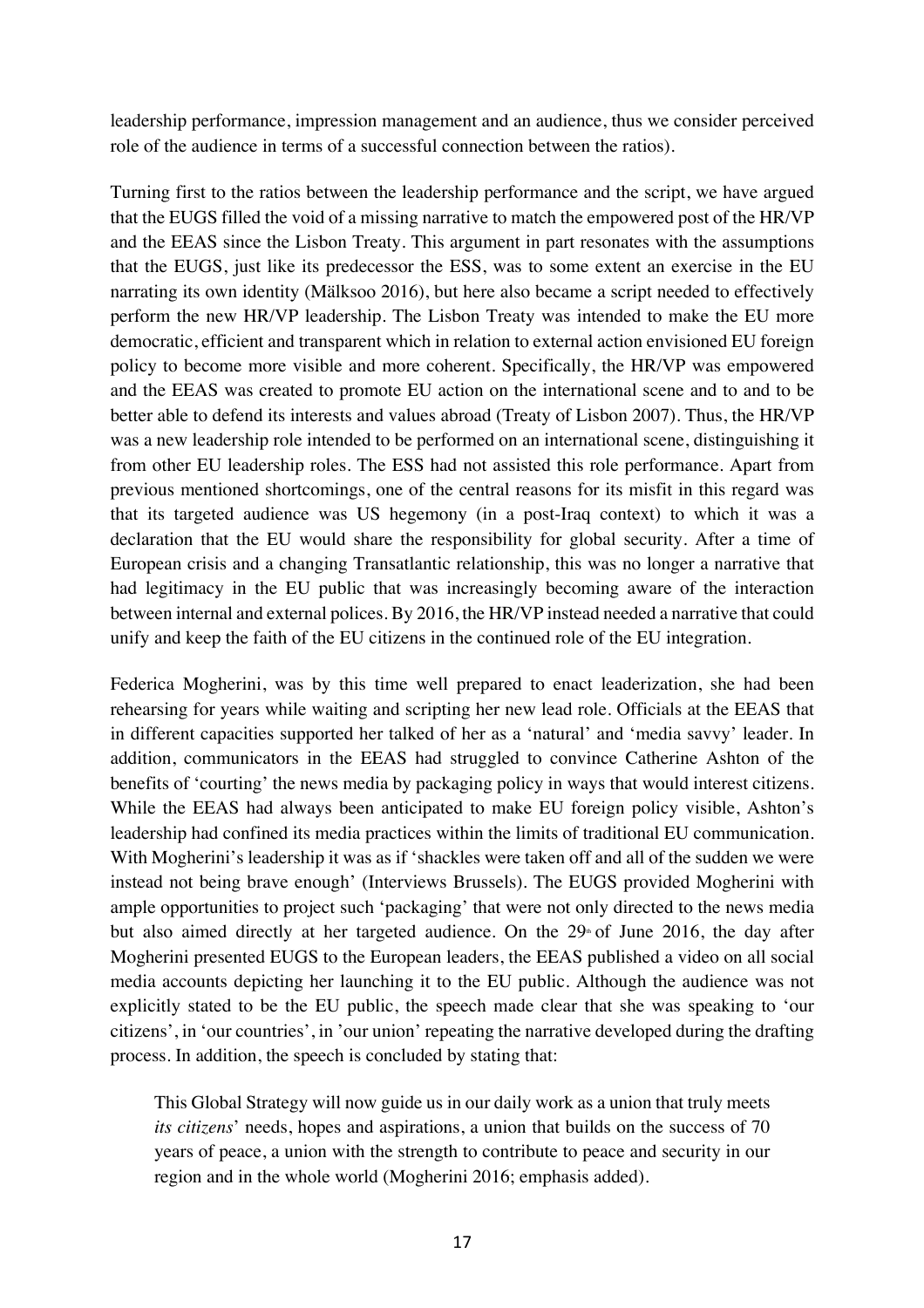#### *#EUGlobalStrategy and the European Way on Social Media*

While the ratio between Mogherini's performance and the audience was established by the EUGS, it is only through attention to props (the how) that we can analyse attempts of impression management. Mogherini had strategically influenced her own role conception, mobilized attention and actively south a new audience by making use of new frames and of new media opportunities. Mogherini and her team actively used social media to report the process, the launch and the ongoing work on the EUGS. They did so through an integrated communications strategy that aimed at reaching new (an untraditional) audiences of EU foreign policy. They actively engaged PR firms and used contractors to produce content towards this aim. Around this time, video was the favoured format on social media (Facebook had launched its 'live' function in August 2015), and Mogherini was an early adopter of this trend. Essentially three types of videos were projected in relation to the EUGS, speeches by Mogherini filmed up-close with her addressing citizens directly, informational videos describing facts and story-line videos (often animated) of the persons that benefits from the EU's foreign policy. Three patterns stood out in the content and form of these social media videos; simplification, personalization and intimization through storytelling – all known effects of the mediatization of politics. Here these patterns should however not be mistaken for just another politician's attempts of adapting to the news media. Instead social media was actively used as props of impression management that could reach beyond the news media. First, the simplification at issue in the messages and often in the videos was related to the framing of the problem of and solution to EU foreign policy. For instance, susceptibility to threats such as migration, terrorism and cyber-attacks was continuously met by the 'stronger together argument', leaving no room for political contestation. Again, keeping in mind the co-presence with Brexit and the successful leave campaign, these were counter-narratives aimed at convincing the same Eurosceptic public. The personalization of Mogherini as a friendly and reliable face facilitated the identification and frame alignment – 'she is a person and she has the same fears as we do'- thus a shared interpretation of the world. The framing of Mogherini sought to differentiate her from the traditional EU leaders (men in suits ignoring the public). Finally, storytelling, using narrative techniques of framing 'good' versus 'evil', 'heroes' versus 'villains' and dramatical music to convey certain emotions was actively used to both convince and entertain. In comparison, to social media presidents like Obama and Trump, these videos have not generated a massive following or unprecedented engagement but they do reflect the performance of a new leadership in EU foreign policy. Mogherini made use of these opportunities of framing her role and her representational function to actively involve the European public in the constitution of her leadership – signs of a leaderization in foreign policy.

Mogherini's and the EEAS projection of the EUGS was internally deemed successful. The use of strategic communication to communicate policy, that to a large extent built on the personalization of Mogherini was unprecedented in EU politics. The EUGS coincided with a growing awareness of the need to use strategic communication to counter the disinformation that was targeting the EU – stemming from the Brexit campaign, the US presidential election and from Russia. The communication of the EUGS was therefore also a reactive move, an attempt to project the truth of the EU's global aspirations in relation to myths. The emphasis on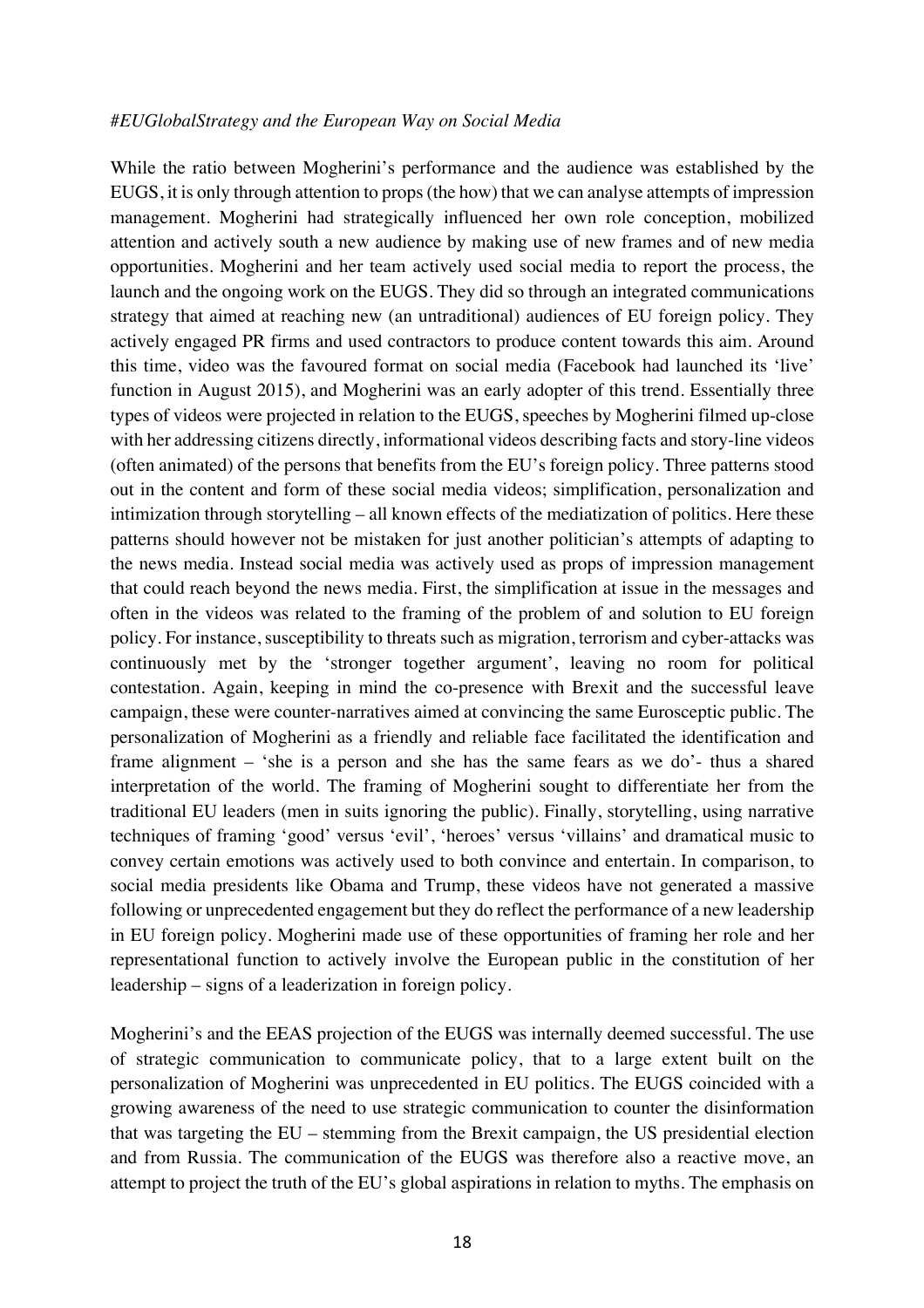strong leadership can also be linked to the external pressure, weak and fragmented leadership has been a key narrative in Russia's disinformation campaign towards the EU. These circumstances had led to the development of new expertise in strategic communication at the EEAS. Since 2016, several campaigns have been produced by the EEAS that follow the same rationale of leaderization and of storytelling aimed at EU citizens. Moreover, similar signs of leaderization can be traced surrounding other lead players of EU politics, President of the European Council Donald Tusk and President of the European Commission Jean-Claude Juncker. Tusk in similarity to Mogherini, is not a traditional Brussels Eurocrat but known as a passionate and outspoken politician. In the aftermaths of Brexit, Tusk has been known to make emotional outburst on social media. In September 2018, Tusk launched a video declaring his agenda for the coming months in the style of a Hollywood blockbuster, featuring himself as the hero of EU politics. Juncker was the first President of the Commission elected through the *Spitzenkandidat* process, another attempt to connect EU leadership to the EU public by linking the Commission to the European Parliament election.6 His leadership role has thus also depended on a better connection with EU citizens. Juncker has also been considered to break tradition of EU leadership by unformal behaviour in high-profile situations. Similar processes of leaderization can therefore be expected to have occurred whereby EU leaders have actively engaged in the negotiation of the expectations of their leadership roles.

## **5. Conclusion**

 $\overline{a}$ 

This paper has demonstrated the relevance of a dramaturgical approach to leadership in a time characterized by challenges in the relationship between leaders and their followers. Specifically this has been achieved through a discussion and application of 'leaderization' in its contemporary understanding when social media to some extent have bypassed the role of the news media. We have argued that leaderization in foreign policy can be traced to the understanding of leadership in the performative tradition, to the mediatization of politics and to the role of the public as audiences of foreign policy in public diplomacy. Insights from these fields led us to develop a dramaturgical approach to leaderization drawing from Goffman and Burke, that we illustrated in the case of the EU's HR. This approach enabled us to highlight how leadership roles are negotiated through performances by looking at how the Federica Mogherini influenced the expectations of leadership in the process of formulating the EUGS through the launch and the projection of its results.

We have shown that Mogherini took on a transformational leadership in which she expanded her HR role. In accordance with the anticipations of the Lisbon Treaty, Mogherini generated visibility through a transparent and deliberative process of drafting the EUGS. This process

<sup>6</sup> The *Spitzenkandidat* process is the method of linking European Parliament elections by having each major political group in Parliament nominating their candidate for Commission President prior to the Parliamentary elections. The Spitzenkandidat of the largest party would then have a mandate to assume the Commission Presidency.The process was introduced through the Lisbon Treaty but remains contested.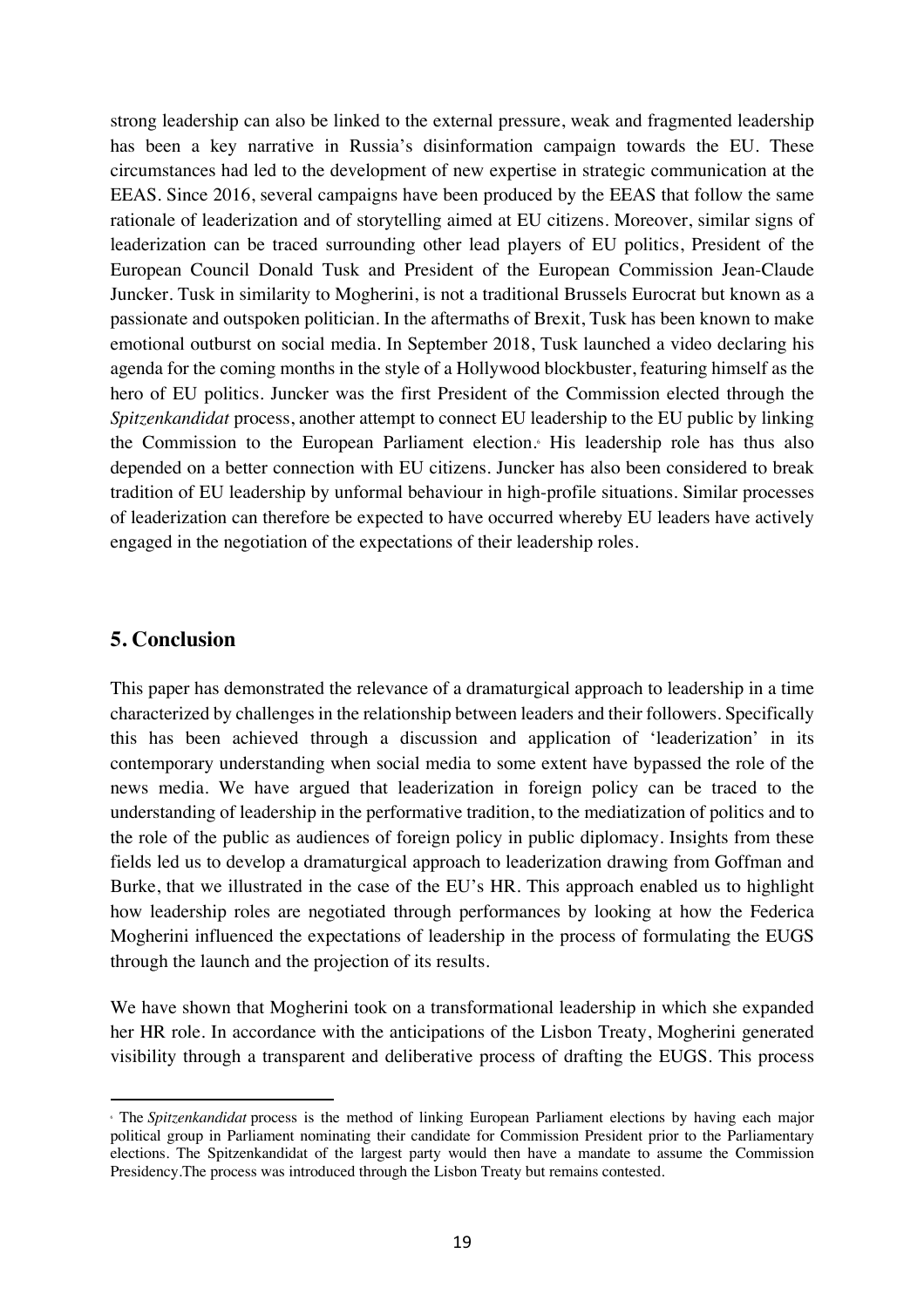allowed her to both be in the spotlight and share it with other actors that confirmed her leadership. The EUGS also functioned as an ideal setting for the dramaturgical framing of action. The drafting process served to mobilse consensus around the understanding of the challenges facing EU external action which also aligned with the proposed solution. Hence, Mogherini actively engaged in the sense-making of her leadership by ownership of the drafting process. The deliberative elements also meant that she could expand her following by addressing new audiences in a non-traditional type of diplomatic process.

Second, our study has illustrated how Mogherini enacted her leaderization through impression management. When the launch of the EUGS was overshadowed by Brexit, Mogherini persisted despite of co-presence using fears of disintegration as a momentum to argue for the EU's global role. Using the visibility she had accumulated during the drafting process, Mogherini managed to regain (some) attention by repeating the agreed upon sense-making frame of the EUGS: 'stronger together'. By attention to the relationship between Mogherini's leadership and the elements of her impression management, we showed how her performance depended on the perception of a new audience of EU citizens. Mogherini and her team attempted to reach this new audience through active and sophisticated use of social media, especially using video content which was a trending practice during this time. The videos connected to the EUGS signalled leaderization through simplification of politics, personalization of Mogherini, and intimization through storytelling.

While the generalizability of our study of one leader is limited, we have argued for leaderization as an emerging trend in international politics. The conditions of Mogherini's leadership, a goal of visibility, a new organization and a new script through the EUGS however presented an ideal setting for a performative approach. We therefore maintain that Mogherini's performance of the HR role serves as an important illustration of leaderization that can inspire other studies. A final point we highlight is therefore that Mogherini's performance and management of the stage highlights change over continuity in leadership. Leadership is constantly (re)negotiated and it is likely that the vast array of self-presentation opportunities online has intensified these processes of leaderization.

## **References**

Aggestam, Lisbeth and Johansson, Markus (2017), 'The Leadership Paradox in EU Foreign Policy', *Journal of Common Market Studies* 55(6): 1203-1220.

Austin, John L. (1962), *How to Do Things with Words.* Oxford: Clarendon Press. Balmas, M., Rahat, G., Sheafer, T. & Shenhav, S. R. (2014) Two routes to personalized politics: Centralized and decentralized personalization*. Party Politics*, 20(1), 37-51.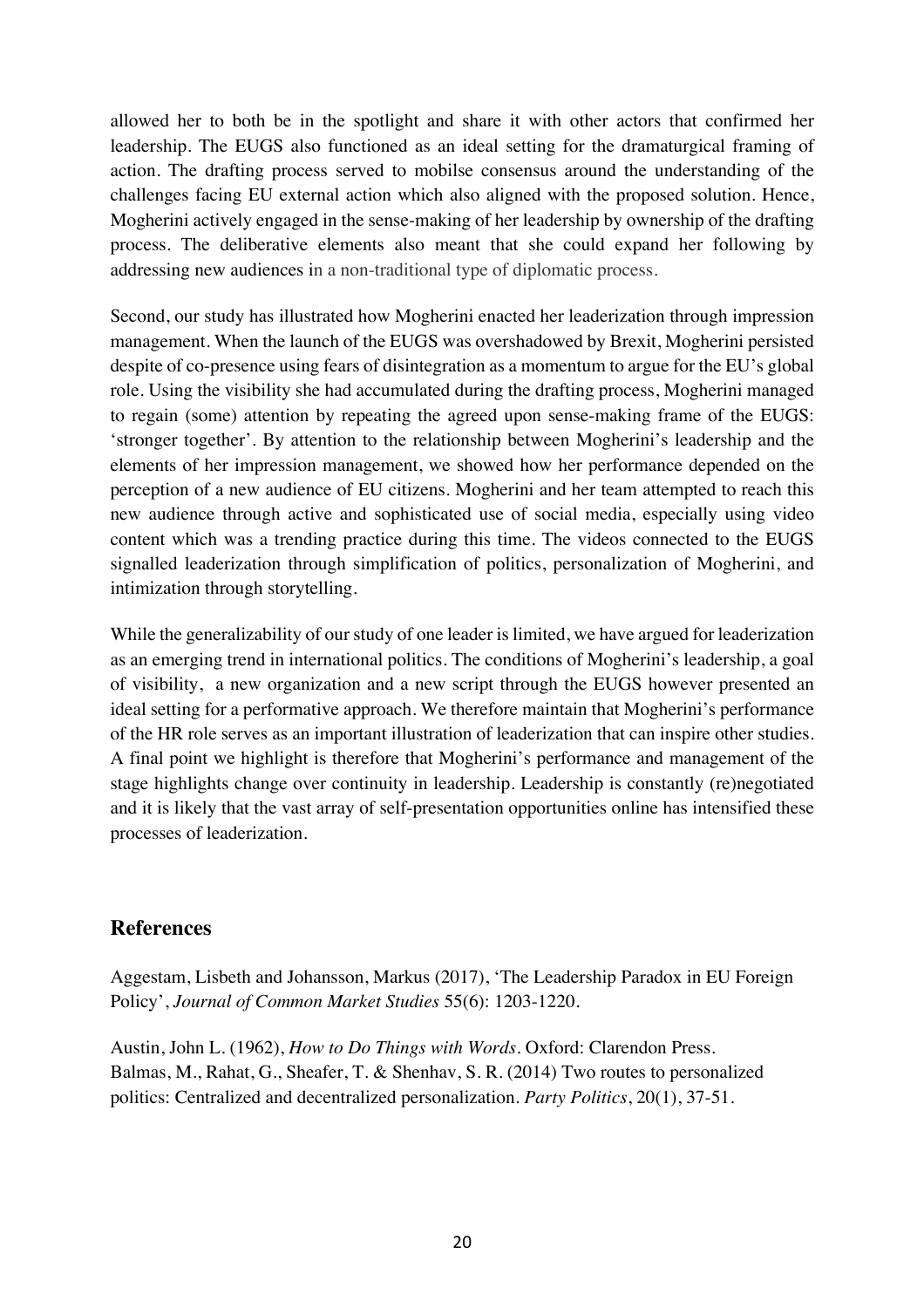Bimber. B. (2014) 'Digital Media in the Obama Campaigns of 2008 and 2012: Adaptation to the Personalized Political Communication Environment.', *Journal of Information Technology & Politics*. 11, 2, 130-150,

Blumenthal, S. (1980) *The Permanent Campaign*, Boston, Massachusetts: Beacon Press

Brown, R. C. M. (2004) 'Information Technology and the Transformation of Diplomacy' *Knowledge, technology and policy* 18(2): 14–29.

Burke, K. (1966) Language as Symbolic Action: Essays on Life, Literature and Method. Berkeley, CA: The University of California Press. Burns, J. (1978) Leadership, New York : Harper & Row

Byman, D. L., & Pollack, K. M. (2001). Let us now praise great men. Bringing the Statesmen back in. *International Security, 25*(4), 107-146.

Cull, N. J. (2006). 'Public diplomacy' before Gullion: The evolution of a phrase [Web log message]. Retrieved from http://uscpublicdiplomacy.org/index.php/newsroom/pdblog\_detail/060418\_public\_diplo macy before gullion the evolution of a phrase/ 13-10-2016.

Endo, K. 1999. *The Presidency of the European Commission under Jacques Delors*. Houndmills: Macmillan.

European Union (2016). Shared Vision, Common Action: A Stronger Europe. A Global Strategy for the European Union's Foreign and Security Policy. http://europa.eu/globalstrategy/en/file/441/download?token=KVSh5tDI.

Gaffney, John (2014). 'It's the Singer, Not the Song: Understanding Leadership as Performance'. In Rhodes, R. A. W. and 't Hart, P. eds. *The Oxford Handbook of Political Leadership.* Oxford: Oxford University Press.

Goffman, E. (1956) The Nature of Deference and Demeanor. *American Anthropologist*, 58(3), 473-502.

Goffman, E. (1959) *The Presentation of Self in Everyday Life*. Garden City, NY: Anchor.

Goffman, E. (1963). *Stigma: Notes on the Management of Spoiled Identity*. New Jersey: Prentice- Hall.

Goffman, E. (1969) 'Role distance'. In L. Loser and B. Rosenberg (ed.) *Sociological theory: a book of readings*. London: Collier, pp. 314-318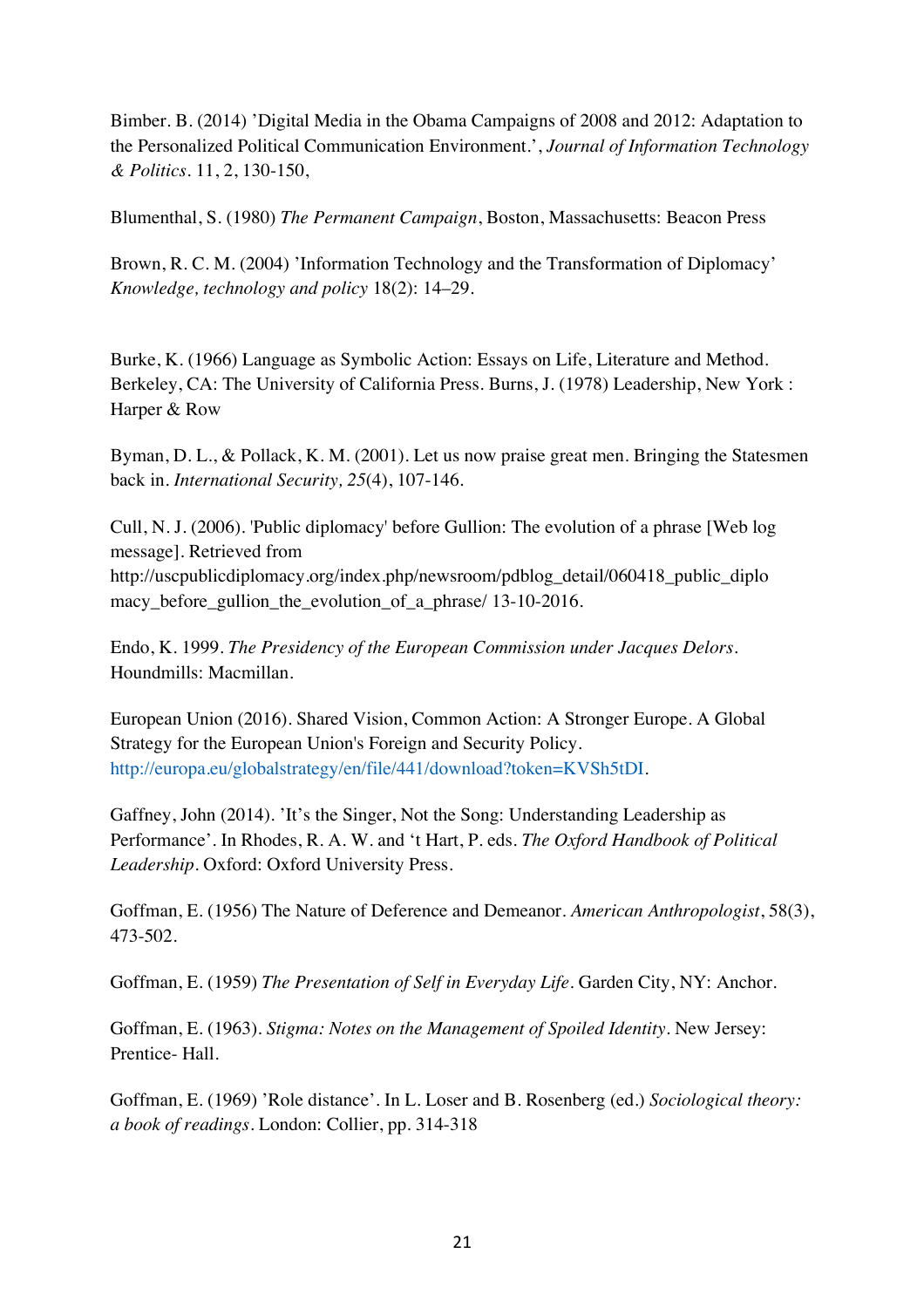Goffman, Erving (1974). *Frame Analysis: An Essay on the organization of experience.*  Cambridge, MA.: Harvard University Press.

Grint, K. (2005) *Leadership: Limits and Possibilities* (New York: Palgrave Macmillan).

Hall, N. & Woods, N. (2017) 'Theorizing the role of executive heads in international organizations' European Journal of International Relations, https://doi.org/10.1177/1354066117741676

Hayden, C (2017) 'Scope, mechanism, and outcome: arguing soft power in the context of public diplomacy', *Journal of International Relations and Development* (2017) 20, 331–357.

Hayward, J. ed. (2008). *Leaderless Europe.* Oxford: Oxford University Press.

Hjavard, S. (2008). 'The Mediatization of Society, A Theory of the Media as Agents of Social and Cultural Change', *Nordicom Review*, 29(2), pp. 105-134.

Huijgh, E. (2013) 'Changing Tunes for Public Diplomacy: Exploring the Domestic Dimension', *Exchange: The Journal of Public Diplomacy, Vol. 2 [2013], Iss. 1, Art. 6* 

Hänska-Ahy, M, & S. Bauchowitz (2017). 'Tweeting for Brexit: how social media influenced the referendum' In: J. Mair, T. Clark, N. Fowler, Neil, R. Snoddy, & R. Tait (eds.) *Brexit, Trump and the Media*. abramis academic publishing, Bury St Edmunds, UK, pp. 31-35.

Juncker, Jean-Claude (2014). Mission letter to Federica Mogherini, High Representative of the Union for Foreign Policy and Security Policy/Vice-President of the European Commission.

https://ec.europa.eu/commission/commissioners/sites/cwt/files/commissioner\_mission\_le tters/mogherini\_en.pdf

Katz, J., Barris, M., & Jain, A. (2013). The social media president: Barack Obama and the politics of digital engagement. Basingstoke, UK: Palgrave Macmillan.

Kille, Kent (2006), *From Manager to Visionary: The Secretary-General of the United Nations.* New York: Palgrave Macmillan.

Lundby K. (2009). 'Media logic: Looking for social interaction' in K. Lundby (ed.) *Mediatization: Concept, Changes, Consequences*. New York: Peter Lang, pp. 1–18.

MacGregor Burns, James (1978). *Leadership*. New York: HarperCollins Publishers.

Mancini, P. (2011) 'Leader, president, person: Lexical ambiguities and interpretive implications', European Journal of Communication 26(1): 46-63 Mazzoleni, G. (2008). Mediatization of politics. In W. Donbasch (Ed.), The international *The*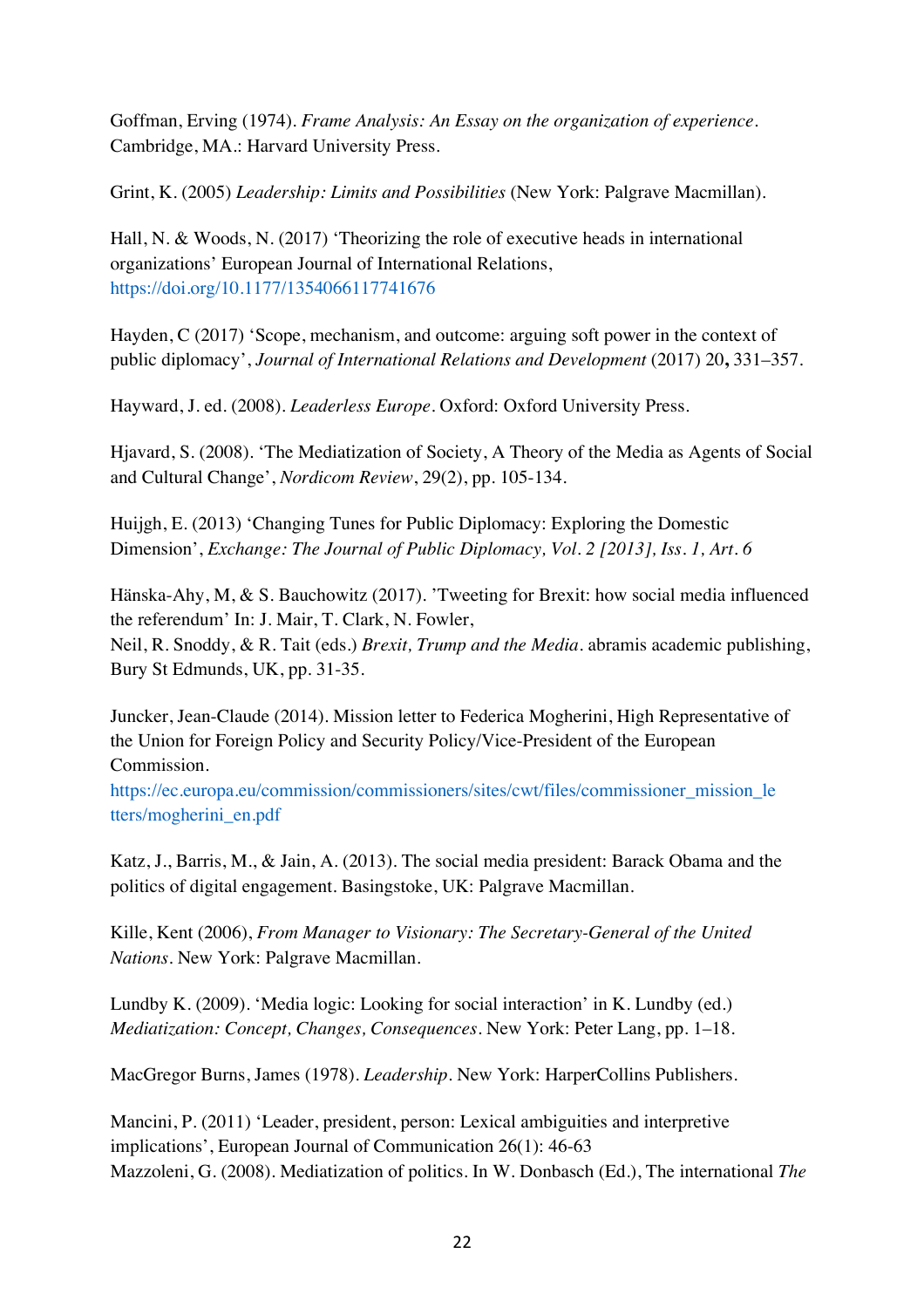*international encyclopedia of communication*. Malden: Blackwell.

Melissen, J. (2005) *The New Public Diplomacy: Soft Power in International Relations*, Basingstoke: Palgrave Macmillan.

Mogherini, Federica (2017). Speech by Federica Mogherini at the Munich Security Conference. Munich: 18 February, https://eeas.europa.eu/headquarters/headquartershomepage\_en/20832/Speech%20by%20Federica%20Mogherini%20at%20the%20Mu nich%20Security%20Conference

–––––– (2017a), Speech by HR/VP Mogherini at the 2017 European Union Institute for Security Studies annual conference on "The EU Global Strategy: Translating vision into action". Brussels, 21 June 2017.

––––– (2016), Speech by HR/VP to EU Ambassadors, Brussels: 5 September.

https://europa.eu/globalstrategy/en/speech-hrvp-mogherini-eu-ambassadors

 $-$  (2016a), Speech by the High Representative/Vice-President Federica Mogherini at the Carnegie Endowment for International Peace.

– (2016b), Speech by Federica Mogherini at the public seminar "EU as a Global Actor". Stockholm: 10 October.

Mogherini, F. (2017) 'Foreword' in *From Shared Vision to Common Action: Implementing the Global Strategy Year 1*. EEAS.

Nye, J.S. (2010) 'Power and leadership', in N. Nohria and R. Khurana (eds), Handbook of Leadership Theory and Practice, Boston, MA: Harvard Business Press, pp. 305-32.

Nye, Joseph (2014), 'Transformational and transactional presidents', *Leadership* 10, 118-124.

Parker, Charles F. and Karlsson, Christer (2014). 'Leadership and International Cooperation.' In Rhodes, R. A. W. and 't Hart, P. eds. *The Oxford Handbook of Political Leadership.*  Oxford: Oxford University Press. 580-594.

Reinalda, Bob and Verbeek, Bertjan (2014). 'Leadership of International Organizations'. In Rhodes, R. A. W. and 't Hart, P. eds. *The Oxford Handbook of Political Leadership.* Oxford: Oxford University Press.

Rhodes, C. & Brown, AD (2005) 'Writing responsibly: narrative fiction and organization studies' Organization 12(4): 467–491.